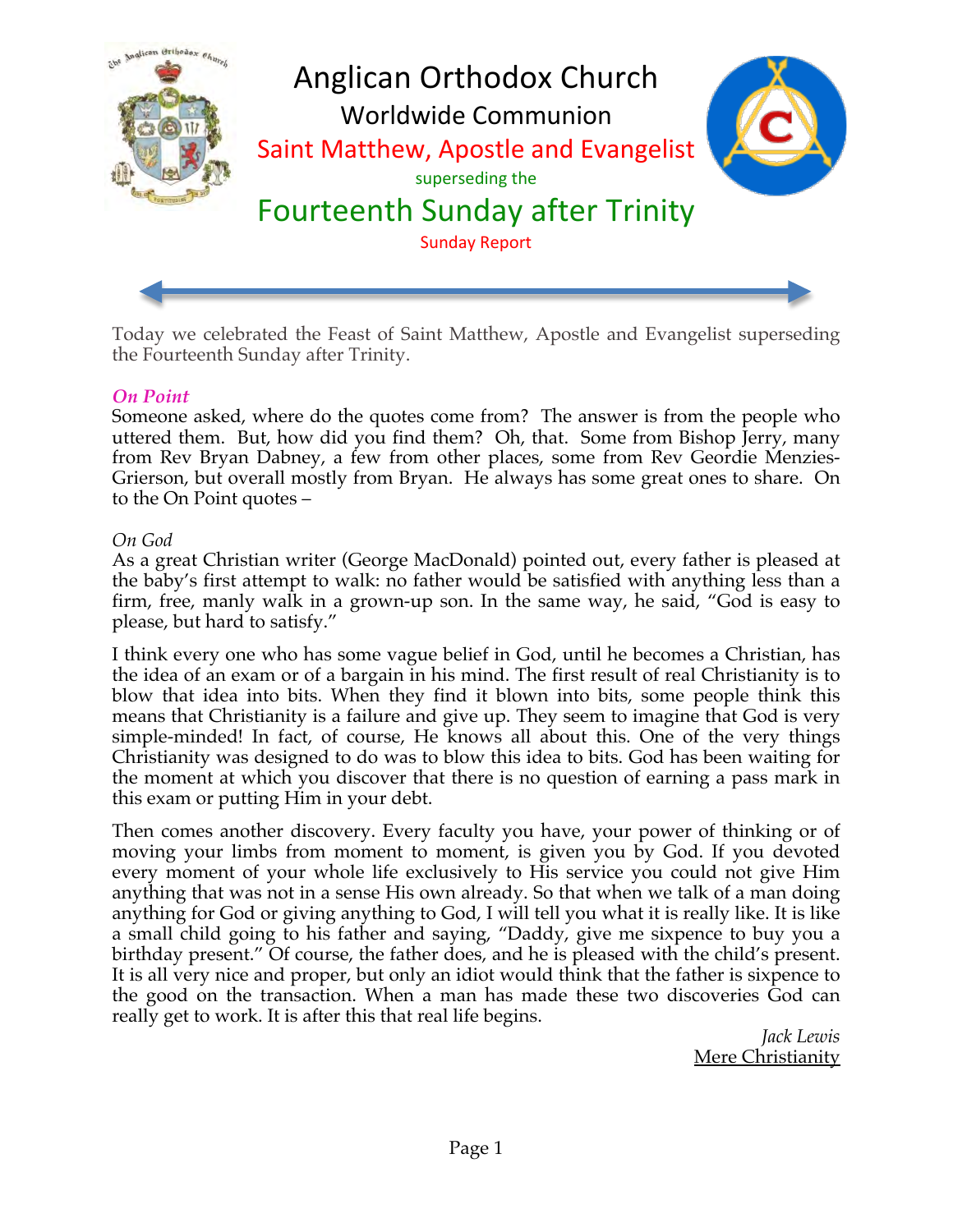The merciful man doeth good to his own soul: but he that is cruel troubleth his own flesh.

*Proverbs 11:17*

Son of man, say unto her, Thou art the land that is not cleansed, nor rained upon in the day of indignation. There is a conspiracy of her prophets in the midst thereof, like a roaring lion ravening the prey; they have devoured souls; they have taken the treasure and precious things; they have made her many widows in the midst thereof. Her priests have violated my law, and have profaned mine holy things: they have put no difference between the holy and profane, neither have they shewed difference between the unclean and the clean, and have hid their eyes from my sabbaths, and I am profaned among them.

*Ezekiel 22:24-26*

Ye have plowed wickedness, ye have reaped iniquity; ye have eaten the fruit of lies: because thou didst trust in thy way, in the multitude of thy mighty men.

*Hosea 10:13*

When it is evening ye say, It will be fair weather; for the sky is red. And in the morning, It will be foul weather to day: for the sky is red and lowering. O ye hypocrites, ye can discern the face of the sky; but can ye not discern the signs of the times?

*St. Matthew 16:2-3*

Behold my hands and my feet, that it is I myself: handle me, and see; for a spirit hath not flesh and bones, as ye see me have.

*St. Luke 24:39*

What shall we then say to these things? If God be for us, who can be against us?

*Romans 8:31*

Therefore let us not sleep, as do others; but let us watch and be sober.

*I Thessalonians 5:6*

[T]he root cause of the crisis in the Church of England ... has to do with authority in the Church. What is our authority? Is it the Bible or human opinion? Do we obey revealed truth or do we follow the customs ... and the supposed wisdom of the age? ... [The] history [of this crisis] can be traced to two official reports ... [which] said, in effect, [that] the Bible is a very difficult book and we cannot really understand it ... [and so] we must make up our faith as we go along; [that biblical] revelation is neither finished nor complete; [that] we are continuing the unfinished business of the Bible, [and thus] doctrine is evolving. Both of these [reports] lead directly to an agnostic church, which does not know where it is going ... has no definite message ...[and] no fixed points of doctrine ... If the Church has no fixed or cardinal points of doctrine all is lost ...'

*David N. Samuel*

20<sup>th</sup> and 21<sup>st</sup> century Presiding Bishop of the Church of England (Continuing) (The Church In Crisis, pp. 11-12)

We have reached a point of diminishing returns in our public life. Hardly anything actually needs doing. We may in fact be past that point; not only does nothing much need doing, but we'd benefit if much of what has been done were to be undone.

*John Derbyshire*

20<sup>th</sup> an 21<sup>st</sup> century British/American commentator and journalist

You can't conquer a free man; the most you can do is kill him.

*Robert Heinlein* 20<sup>th</sup> century American author.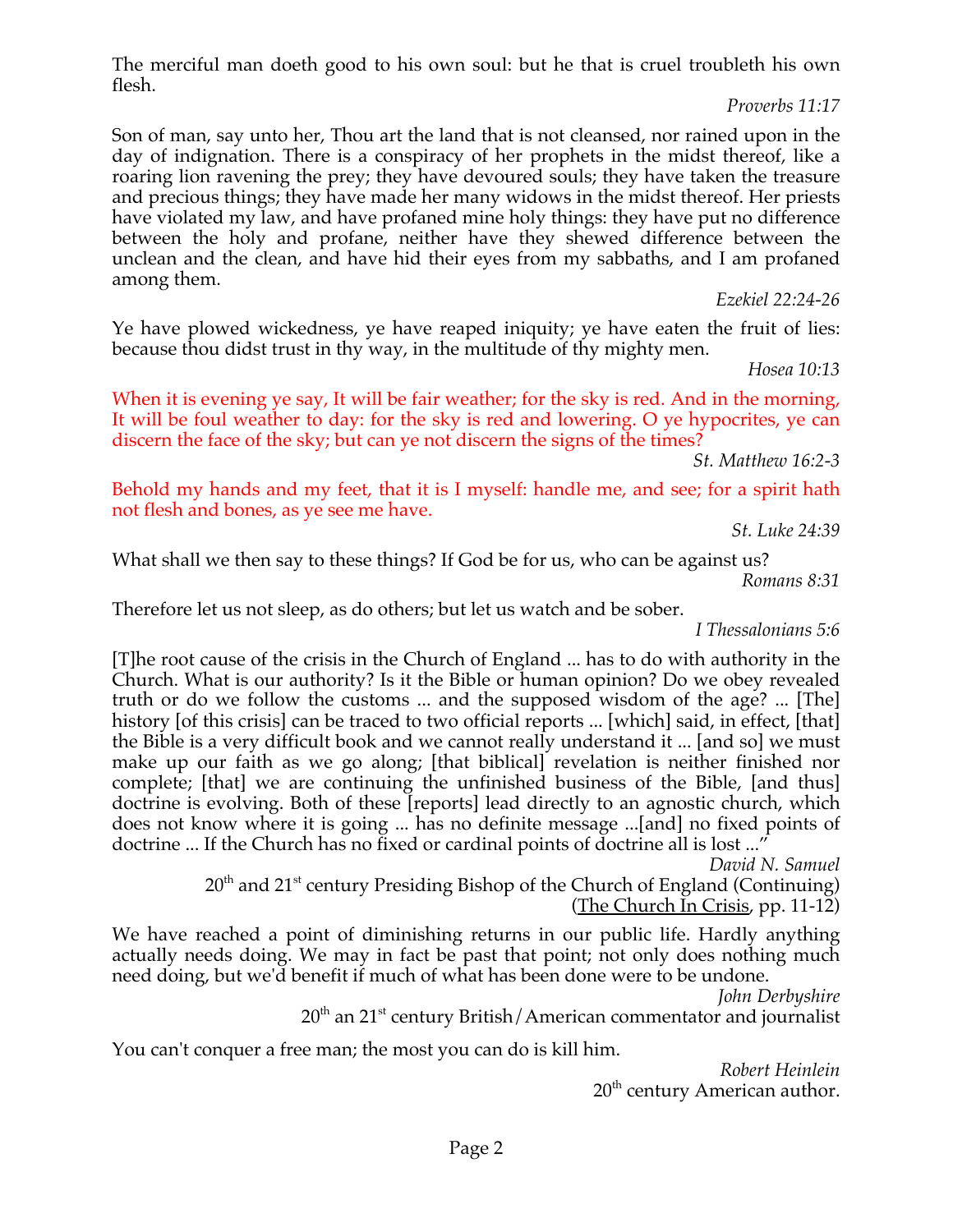They who voluntarily put themselves under the power of a tyrant deserve whatever fate they receive.

> *Aesop* 6<sup>th</sup> century BC Greek philosopher and author The Hawk and the Pigeons

#### *Propers*

Each Sunday there are Propers: special prayers and readings from the Bible. There is a Collect for the Day; that is a single thought prayer, most written either before the refounding of the Church of England in the 1540s or written by Bishop Thomas Cranmer, the first Archbishop of Canterbury after the re-founding.

The Collect for the Day is to be read on Sunday and during Morning and Evening Prayer until the next Sunday. The Epistle is normally a reading from one of the various Epistles, or letters, in the New Testament. The Gospel is a reading from one of the Holy Gospels, Matthew, Mark, Luke and John. The Collect is said by the minister as a prayer, the Epistle can be read by either a designated reader (as we do in our church) or by one of the ministers and the Holy Gospel, which during the service in our church is read by an ordained minister.

The propers are the same each year, except if a Red Letter Feast, that is one with propers in the prayerbook, falls on a Sunday, then those propers are to be read instead, except in a White Season, where it is put off. Red Letter Feasts, so called because in the Altar Prayerbooks the titles are in red, are special days. Most of the Red Letter Feasts are dedicated to early saints instrumental in the development of the church, others to special events. Some days are particularly special and the Collect for that day is to be used for an octave (eight days) or an entire season, like Advent or Lent.

The propers for today are found on Pages 250-251, with the Collect first:

### Saint Matthew, Apostle and Evangelist. [September 21.]

*The Collect.*

 **ALMIGHTY** God, who by thy blessed Son didst call Matthew from the receipt of custom to be an Apostle and Evangelist; Grant us grace to forsake all covetous desires, and inordinate love of riches, and to follow the same thy Son Jesus Christ, who liveth and reigneth with thee and the Holy Ghost, one God, world without end. *Amen*. **O**

The Collect for the Fourteenth Sunday is also read and is found on Page 209:

# The Fourteenth Sunday after Trinity.

*The Collect.*

**LMIGHTY** and everlasting God, give unto us the increase of faith, hope, and **ALMIGHTY** and everlasting God, give unto us the increase of faith, hope, and charity; and, that we may obtain that which thou dost promise, make us to love that which thou dost command; through Jesus Christ our Lord. *Amen*.

The Epistle comes from Paul's Second Letter to the Corinthians, the Fourth Chapter beginning at the First Verse: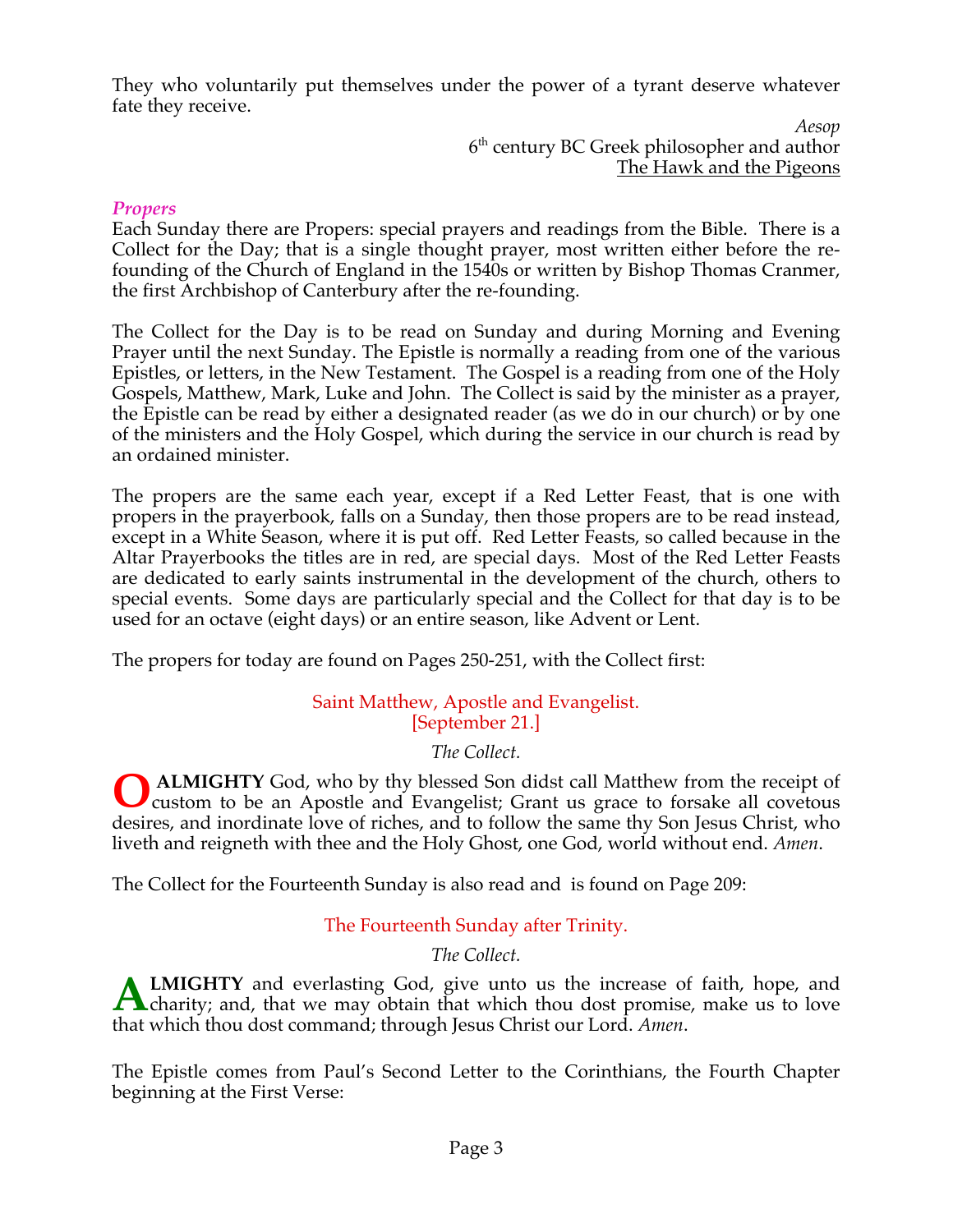**HEREFORE** seeing we have this ministry, as we have received mercy, we faint not; but have renounced the hidden things of dishonesty, not walking in craftiness, nor handling the word of God deceitfully; but by manifestation of the **THEREFORE** seeing we have this ministry, as we have received mercy, we faint not; but have renounced the hidden things of dishonesty, not walking in craftiness, nor handling the word of God deceitfully; but by manifestati gospel be hid, it is hid to them that are lost: in whom the god of this world hath blinded the minds of them which believe not, lest the light of the glorious gospel of Christ, who is the image of God, should shine unto them. For we preach not ourselves, but Christ Jesus the Lord; and ourselves your servants for Jesus' sake. For God, who commanded the light to shine out of darkness, hath shined in our hearts, to give the light of the knowledge of the glory of God in the face of Jesus Christ.

The Holy Gospel comes from the Eighth Chapter of the Gospel according to St. Matthew, beginning at the Ninth Verse:

**ND** as Jesus passed forth from thence, he saw a man, named Matthew, sitting at the receipt of custom: and he saith unto him, Follow me. And he arose, and **A** followed him. And it came to pass, as Jesus sat at meat in the house, behold, ND as Jesus passed forth from thence, he saw a man, named Matthew, sitting at the receipt of custom: and he saith unto him, Follow me. And he arose, and followed him. And it came to pass, as Jesus sat at meat in the house, the Pharisees saw it, they said unto his disciples, Why eateth your Master with publicans and sinners? But when Jesus heard that, he said unto them, They that be whole need not a physician, but they that are sick. But go ye and learn what that meaneth, I will have mercy, and not sacrifice: for I am not come to call the righteous, but sinners to repentance.

#### *Bishop Ogles' Sermon*

We are oft fortunate to get copies of Bishop Jerry's sermon notes. Today is one of those

Sundays. Today's sermon starts off with the collect, and like always, it will give you a lot to consider in your heart.

#### **Sermon Notes**

St. Matthew the Apostle Saint Andrew's Anglican Orthodox Church 21 September 2014, Anno Domini

Saint Matthew, Apostle and Evangelist. [September 21.]

*The Collect.*

 **ALMIGHTY** God, who by thy **O** ALMIGHTY God, who by thy blessed Son didst call Matthew from the receipt of custom to be an Apostle and Evangelist; Grant us grace to forsake all



covetous de- sires, and inordinate love of riches, and to follow the same thy Son Jesus Christ, who liveth and reigneth with thee and the Holy Ghost, one God, world without end. *Amen*.

**ND** as Jesus passed forth from thence, he saw a man, named Matthew, sitting at the receipt of custom: and he saith unto him, Follow me. And he arose, and followed him. And it came to pass, as Jesus sat at meat in the house, behold, ND as Jesus passed forth from thence, he saw a man, named Matthew, sitting at the receipt of custom: and he saith unto him, Follow me. And he arose, and followed him. And it came to pass, as Jesus sat at meat in the house,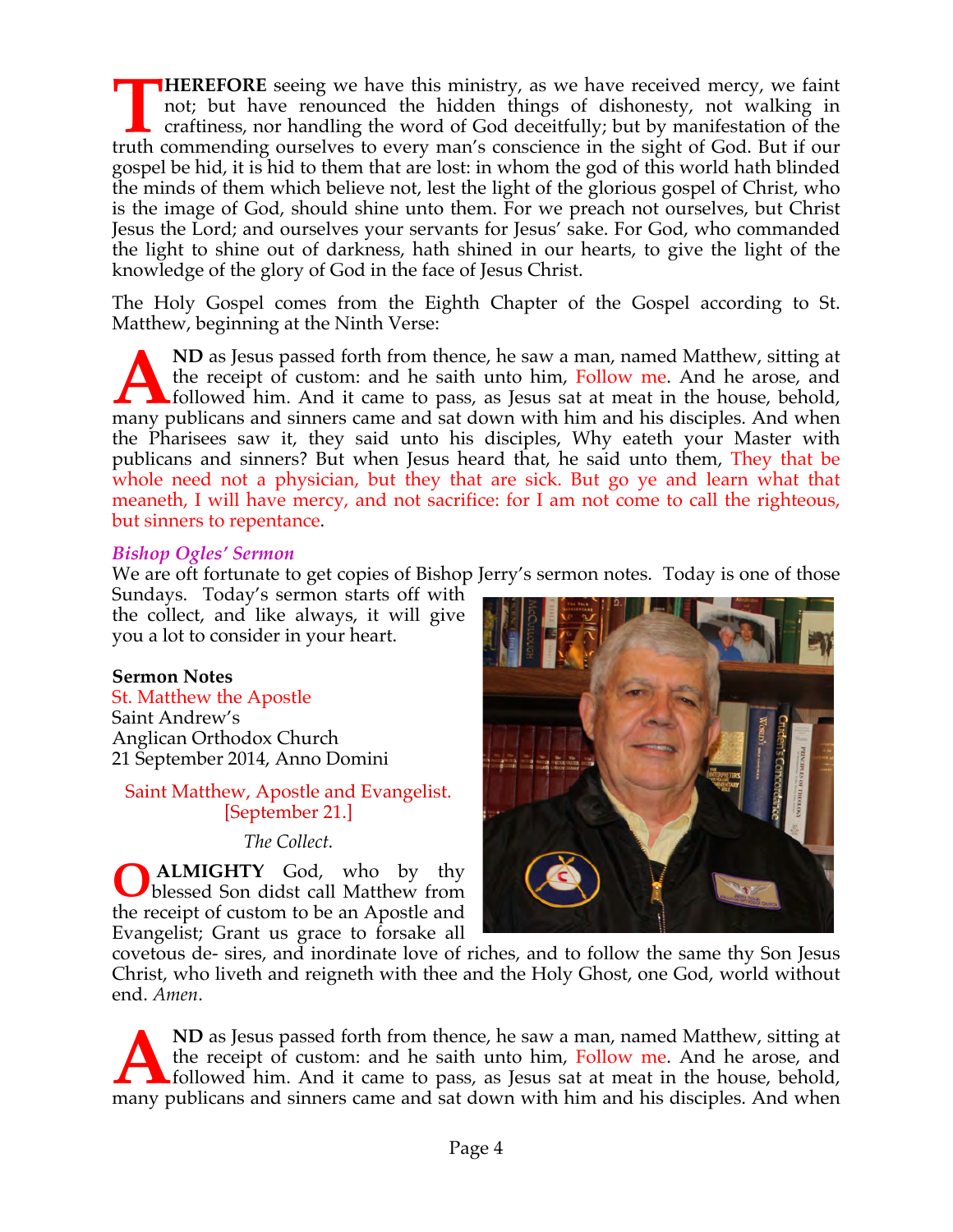the Pharisees saw it, they said unto his disciples, Why eateth your Master with publicans and sinners? But when Jesus heard that, he said unto them, They that be whole need not a physician, but they that are sick. But go ye and learn what that meaneth, I will have mercy, and not sacrifice: for I am not come to call the righteous, but sinners to repentance.

 We observe today the calling of the blessed apostle, Matthew, by the Lord Jesus Christ. This account is given as a lesson and guide to all who are called by Christ – either in a role of layman or as minister. Every outward evidence of the call of the Apostle Matthew seems to have been casual and non-circumstantial; however, a deeper examination of the account will reveal otherwise. God does nothing by accident or without deep rivers of compassion and meaning – so, the call of St. Matthew. Just as surely as Jesus knew whom He would meet at the noon day hour beside the Well that Jacob dug, He also knew whom He would find at the customs table by the shores of Galilee. There was a reason that Matthew, a Levite, had his table there – it was to assess taxes on those who crossed and landed in port on those shores. There was a reason that Jesus "*passed forth from thence*" (Capernaum) to those shores. He had a certain appointment there with Mattthew.

 This was a day like every other day for Matthew, except what was about to transpire. He was now minding his own business, but would very soon be minding the business of the Lord. When God calls a man or woman, there is no time for excuse or equivocation – one simply answers the call and follows.

 This apostle is referred to as Matthew, though he is called Levi by Mark and Luke perhaps to avoid labeling him with the lurid past as "chief of the publicans" (tax collectors). But Matthew, in his Gospel, refers to himself as Matthew so as to leave no doubt as to the depths from which he arose to become a blessed apostle of the Lord.

 There came a time in every Christian's life that he or she heard that voice. It may have been as a little girl swinging on the playground, or it may have been an older gentleman for whom the Lord had work to do in His vineyard – but the voice was heard as surely as Matthew heard this voice of Christ. "*And as Jesus passed forth from thence, he saw a man, named Matthew, sitting at the receipt of custom: and he saith unto him, Follow me. And he arose, and followed him.*" You will note that Jesus did not begin a rapport with Matthew to inquire as to why an Israelite would be doing the dirty business of the Roman government in collecting taxes. He asked nothing of him, for He knew ALL about Matthew. He did not tell Matthew to first straighten out his life and then come "*follow me*." The need is now in your life to follow Jesus. If you follow Him, He will cleanse your heart and make you a useful vessel in His Temple. The invitation was not given owing to any particular merit in Matthew, "*but notwithstanding the infamous employment he was in, as accounted by the Jews: this was no bar in the way of his call to be a disciple of Christ; and shows, that there was no merit and motive in him, which was the reason of this high honor bestowed upon him; but was entirely owing to the free, sovereign, and distinguishing grace of Christ, and which was powerful and efficacious: for without telling him what work he must do, or how he must live, and without his consulting with flesh and blood, at once, immediately*." (John Gill, 1765)

 There were likely many men sitting around the shores of Galilee just whiling the hours away with nothing much to do at all. If any were from Alabama, they would have been whittling on a stick, but Jesus did not call those men – He called a busy man named Matthew. He seeks out doers and not idlers. If our hands are idle in profession, family, or some presumed need to retire from life, God does not need those lazy hands.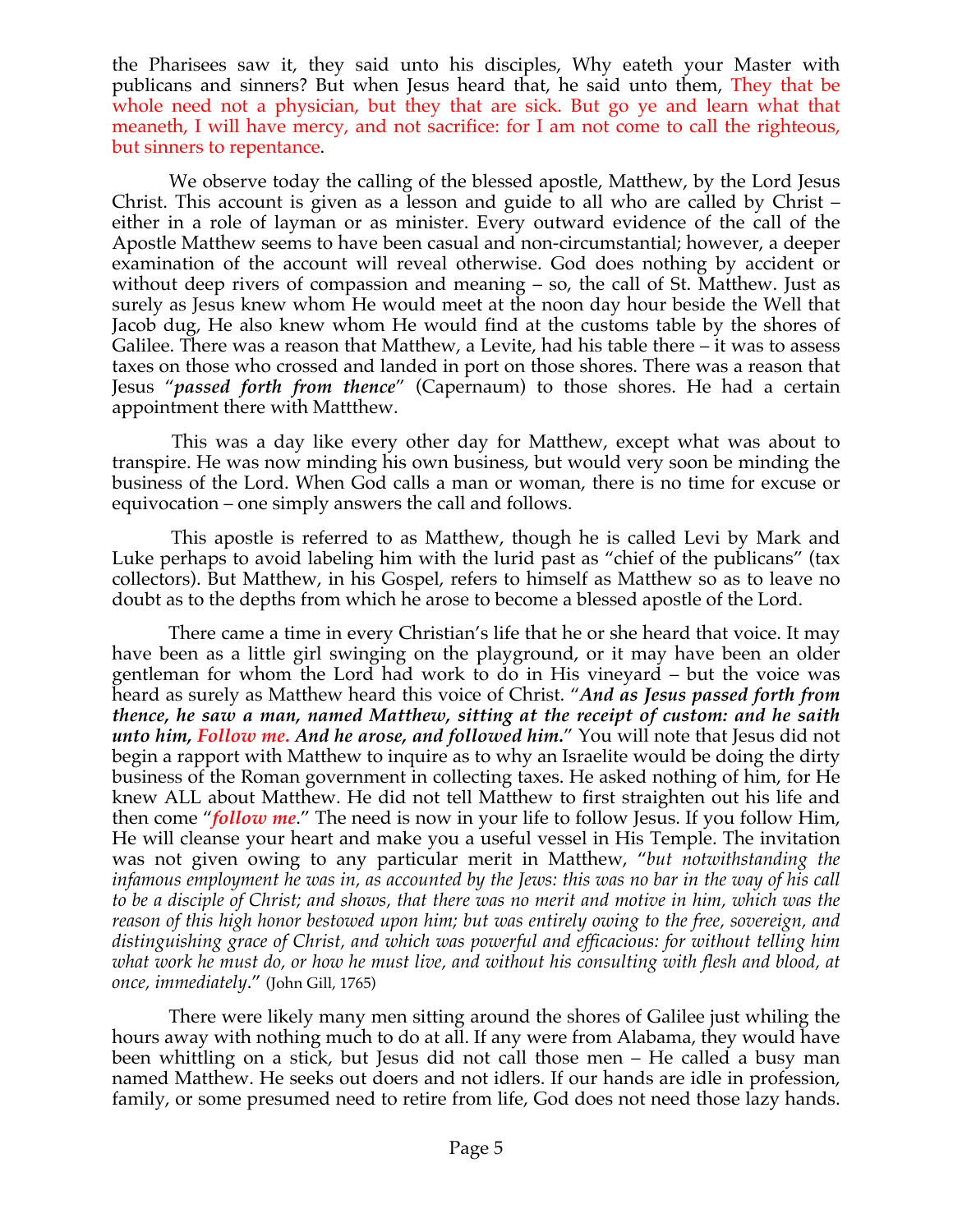He needs the hands, heart, and mind of men and women who will put those faculties God has given them to good use. So, Jesus found, and called, Matthew – a man who had never before met Jesus. So how did Matthew respond?

 "*And he arose, and followed him*." Matthew followed Jesus all of the way just as Ruth followed Naomi – not part of the way as did Orpah. Matthew was loyal to the end, and to the beginning of the glorious resurrection! He asked no questions, nor did he make any excuses. He did not plead for time to close out his books and deposit his tax money – he simply followed from that very moment. Have you responded in that way when the Lord called you? Or have you whiled away the days, the years, and the decades of your life as an unfruitful servant? Did you begin on the way, and then turn back as a dog to its vomit and the pig to wallowing in the mud? "*But it is happened unto them according to the true proverb, The dog is turned to his own vomit again; and the sow that was washed to her wallowing in the mire."* (2 Peter 2:22) I have no patience for a professed Christian who is too lazy to follow the Lord all of the way to that calling to which He has called them. But, I believe the Lord has greater long suffering and patience than we mortals have. He will strive for a time with that uncooperative servant, but not forever!

"*And it came to pass, as Jesus sat at meat in the house, behold, many publicans and sinners came and sat down with him and his disciples*." This reminds me of our pickiness in finding a church full of perfect little Christians. In the halcyon days of my early manhood, I went on crusade to find such a church to no avail. Once I attended a country church in a little hamlet of Alabama. The minister said something that I needed to hear badly at that time. He said, "*Folks, if you are searching for the perfect church, you had better get out of it as soon as you can, once you have found it – because YOU will ruin it*!" It is not the Church that is perfect, but the Lord whom she worships. If the heart of the church is fixed on Christ and His Word, that is all that matters. An old friend counseled me to "*find a Church that puts her faith in Christ, and believes His Word, sink an anchor into the ground there, and hang on tight*." I have found such a Church, and I have hung on tight!

 Jesus knew we were sinful and imperfect when He came to us. He knew that we could not be righteous, and no sinner can enter Heaven. So, He came to redeem us from our sins and make a way for us to enter that Gate of Heaven which He opened for us. Here in this verse, Jesus is sitting at a meal in Matthew's house with publicans (tax collectors), sinners, and His disciples. He did not sit there among them to become like unto them, but so that they might come to follow Him also and become more like Him. But there are some who are so self-righteous that even Heaven cannot afford to have them.

 *"And when the Pharisees saw it, they said unto his disciples, Why eateth your Master with publicans and sinners?*" These pharisaical culprits had witnessed the Lord doing nothing amiss, but tried to judge Him by the company He was keeping. They could care less for the sinner and downtrodden – they were ABOVE all of that in their own minds. They were looking for grains of sand with which to make stones of offense. Moreover, gutless as they were, they did not confront Jesus directly, but rather asked of His disciples, there, prying and hateful little questions. Man has not changed from that moment until now. Those who bounce from church to church without ever saying what they found amiss to the minister, but do spread tales among the congregation, are just as gutless. The murmerers and back-biters are those who spread discord and discontent among the peace of the church. These Pharisees fit the bill perfectly.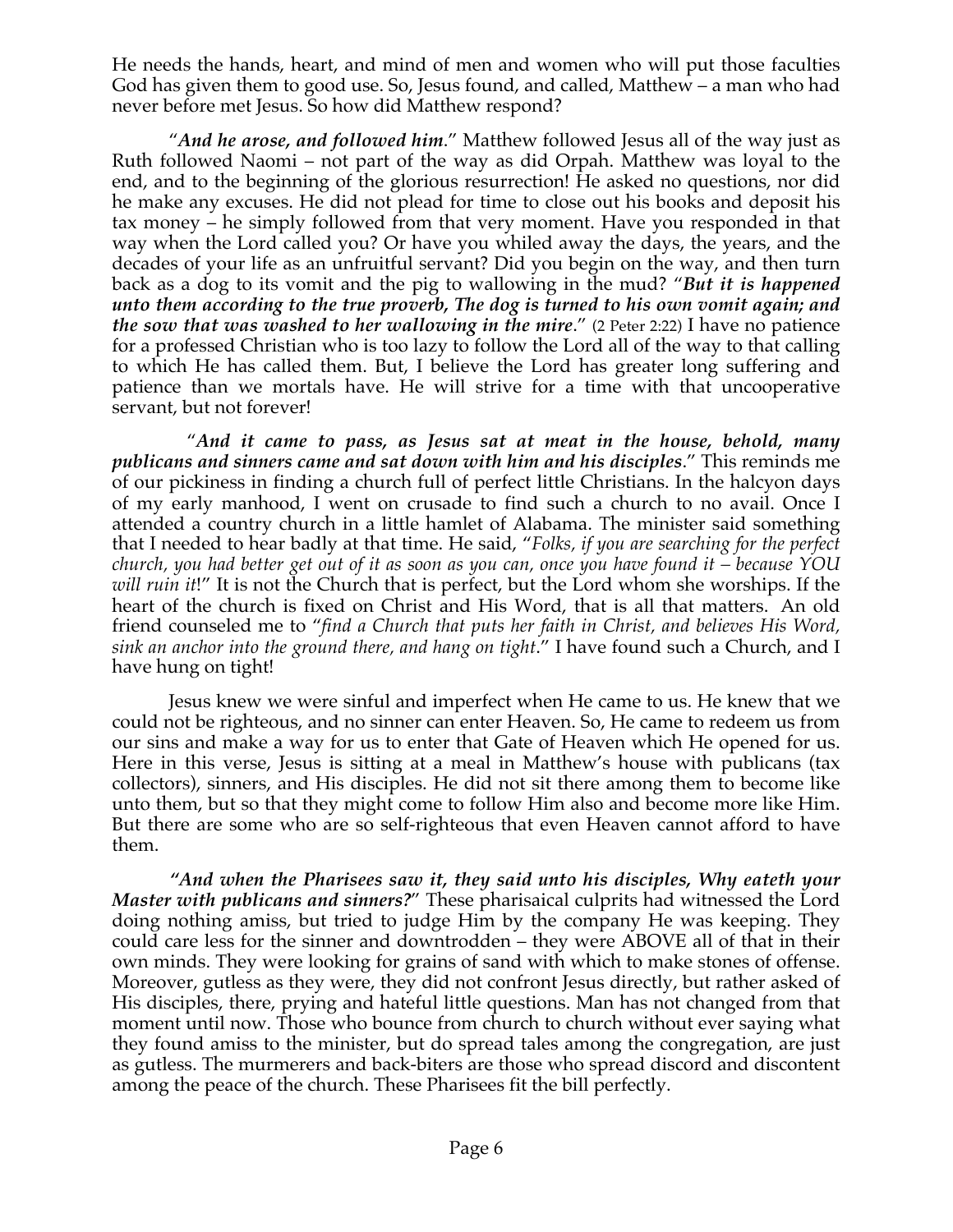If He did not hear their aural remarks, Jesus heard the profanity of their hearts. He responded with a comment that may have seemed a puzzle to some: "*They that be whole need not a physician, but they that are sick. But go ye and learn what that meaneth, I will have mercy, and not sacrifice: for I am not come to call the righteous, but sinners to repentance.*" The first sentence is fairly clear and reasonable to all. Jesus is the Great Physician who can heal every affliction of Mind, Body, and Soul. Those who are sick, and know they are sick, should consult a physician capable of the cure. Unfortunately, some diseases such as sinful hearts are so insidious that the afflicted are unaware of their depravity – they seek no healing at the fountains of Mercy. The Pharisees were too proud to see their own leprosy of sin discoloring their souls and hearts. They were, in a word, HATEFUL. The latter part of Jesus comment is what probably missed the heads of the Pharisees though they knew the words well, *For I desired mercy, and not sacrifice; and the knowledge of God more than burnt offerings*. (Hosea 6:6) Mercy is a component of Love and the currency and coin of the Realm of the Kingdom of Heaven. If Love and Mercy are present, sacrifice is never necessary.

 Friends, if any are called of God to any particular role, or office, you can never be of use to the Lord in it if you consider your calling a 'sacrifice.' It must be a labor of love and mercy for it is these two that grease the wheels of Heaven, and calls the Holy Ghost down to your endeavor. What of you, my friend?

When God said, "Follow me" did you arise and follow?

Did you follow all of the way?



# *Sermon – Reverend Jack Arnold - Time and Action Church of the Faithful Centurion - Descanso, California*

Today's sermon tied the Collect, Epistle and Gospel together and talked, as is oft the case, of the need for action, not simply diction.



Consider the words of the Collect, "…didst call Matthew from the receipt of custom to be an Apostle and Evangelist; Grant us grace to forsake all covetous desires, and inordinate love of riches, and to follow the same thy Son Jesus Christ…"

In our prayer to God, we recollect God's call to Matthew to abandon his very lucrative position to follow His Son. We normally call Matthew's previous position a "publican", in the terms of modern England, our mother country, one who runs a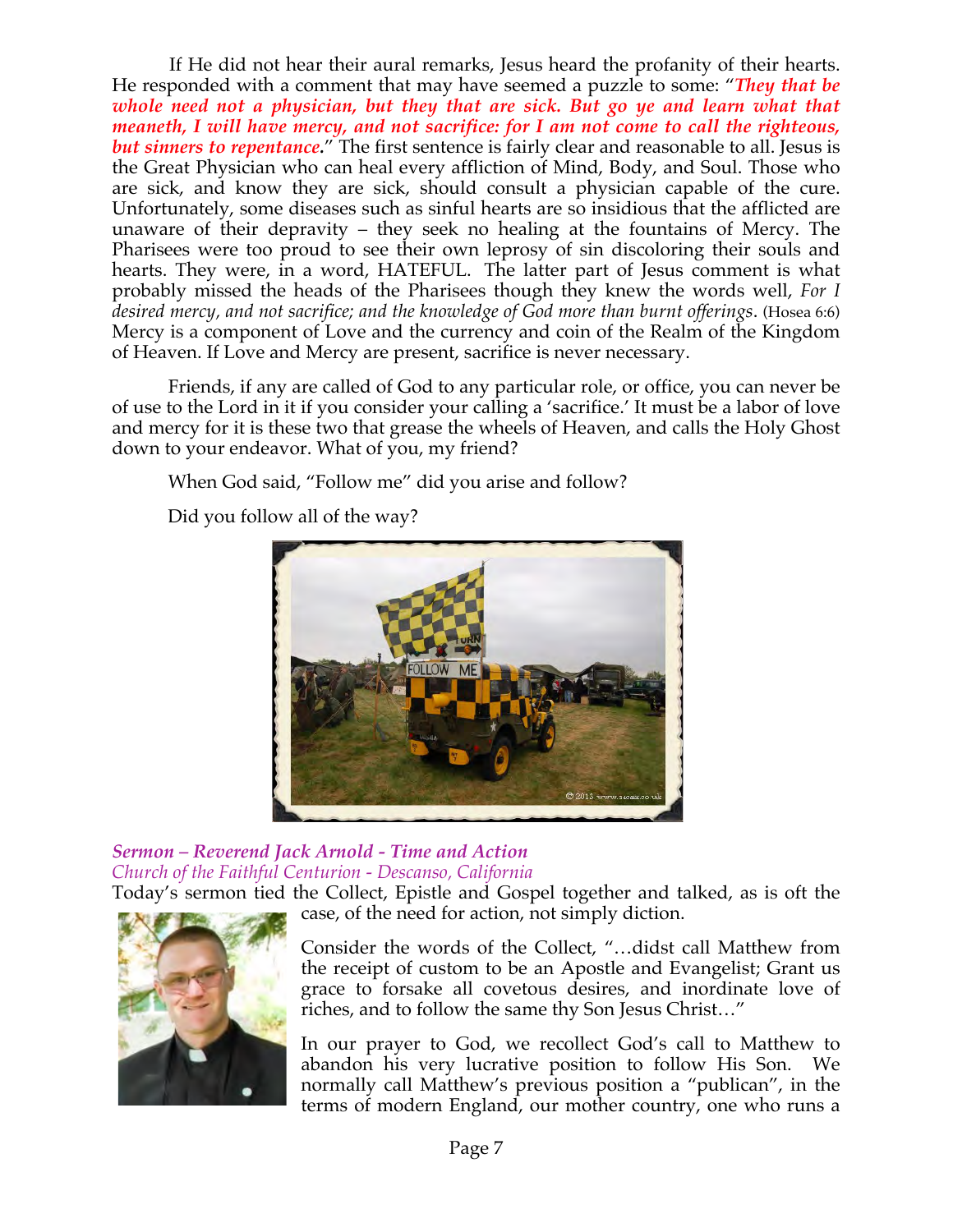"public house", that is a pub, or as we would call it in the United States, a bar. But, that is not what the word means in this usage, this publican was a tax collector. In that time, he was the one who collected taxes for the Roman Occupation Government. He was allowed to keep a certain percentage of what he collected to cover his costs and provide a living. In many cases, if not almost all, publicans extorted far more tax money than they were required to turn over to the Romans and lived quite high on the hog, so to speak. Matthew was a real minority, an honest publican. He scrupulously collected what was due, took only his share. But, when the Lord called, he answered. Not an easy thing to abandon a lucrative job for a position that promised an early and painful demise. His dedication to the Lord shines through in his Gospel writings.

This brings us to Paul's point, as Christians living in the world, we cannot be of the world, rather we must be of God, set aside to Him. At the same time, we must let His light shine through us as a beacon to the world. The Prince of the World, the Devil, the Prince of Darkness, has much to offer in short term in this world, but never delivers on the promise of happiness. He can offer and even deliver fun; he offers, but cannot deliver, happiness!

When we preach, that is to say tell others, of the Gospel, it is not about us, it is about Jesus Christ; the selfsame Christ who gave his earthly life as a sacrifice for our sin that we might have everlasting life. It is not an eternal life that starts when we die. Eternal life starts the moment you accept His Promise. This is not evident to those who are blinded by the god of this world, or Satan to put it another way. He is only a lower case god, as he is not God. Only God can be like God. The Gospel is as St. Paul says "Hid" to those who are serving Satan wittingly or unwittingly, as they cannot grasp the infinite mercy and love of Our Savior Christ and do not want to know that they have to turn to Him.

And that friends, brings us to Matthew's story of how he came to Jesus, so to speak. As he sat at his tax collection station, Jesus passed by and told him to follow. Matthew got up and followed. This was not a gradual acceptance of the Saving Grace. The offer was made and accepted. He came to dinner with Jesus and many other "sinners" much to the dismay of the Pharisees. They would not understand, in the words of Paul, "All fall short." All, even, or maybe in particular Pharisees. The fact is none of us are better than others, though it may be admitted some are worse. Let us not be worse, but strive to be better than we are, as close to perfection as we can reach, with His help.

Jesus came for us, the sinners. He came to lead, counsel, teach and guide. More than that, He came to be a one time sacrifice for all mankind for all time. A full and sufficient sacrifice and oblation for our sins.

Turn around, follow Him.

Action counts. For by their actions ye shall know them.

Heaven is at the end of an uphill trail. The easy downhill trail does not lead to the summit.

The time is now, not tomorrow. The time has come, indeed. How will you ACT?

It is by our actions we are known.

# **Be of God - Live of God - Act of God**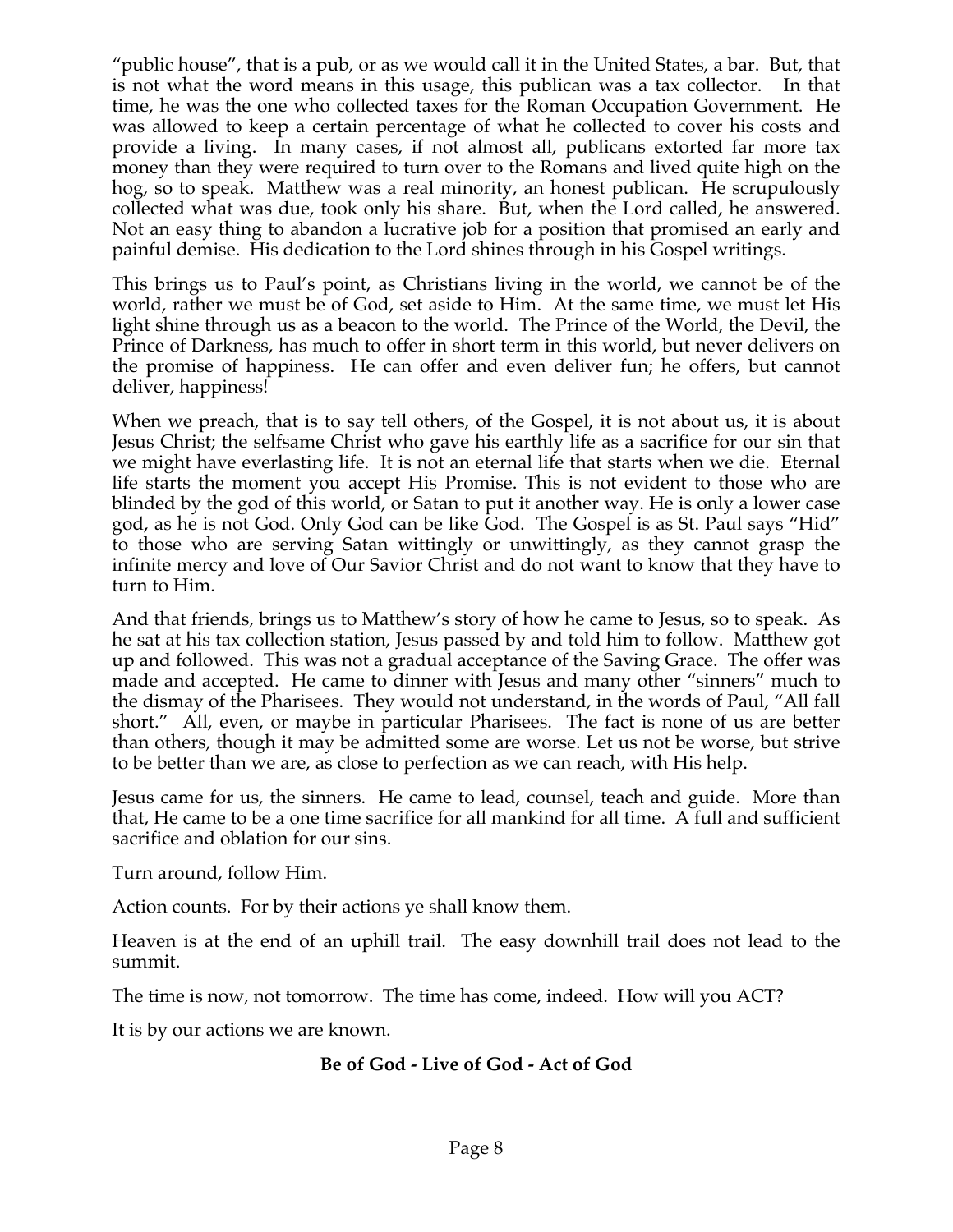#### *Roy Morales-Kuhn, Bishop and Pastor - St. Paul's Anglican Church - Anglican Orthodox Church*

Bishop Roy is pastor of the biggest AOC parish West of the Mississippi and is in charge of the Diocese of the Epiphany.

**St. Matthew Fourteenth Sunday after Trinity** 21 September 2014 Psalm 119:1-16 1Kings 19:15-16,19-21 • 1 Timothy 6:6-19

#### **Preparation and Service a calling to all believers.**

 **ALMIGHTY** God, who by thy blessed Son didst call Matthew from the receipt of custom to be an Apostle and Evangelist; Grant us grace to forsake all covetous desires, and inordinate love of riches, and to follow the same **O**



thy Son Jesus Christ, who liveth and reigneth with thee and the Holy Ghost, one God, world without end. *Amen.*

 Please take the time to go back over the three selections of scripture listed for today, the day set aside to commemorate St. Matthew. Each selection delves into the concept of service. What is service ? We ask the Lord to use us in his kingdom at the conclusion of Holy Communion: O heavenly Father, so to assist us with thy grace, that we may continue in that holy fellowship, and do all such good works as thou hast prepared for us to walk in; through Jesus Christ our Lord, to whom, with thee and the Holy Ghost, be all honour and glory, world without end. Amen.

Each of the passages of scripture set aside today speak to that work or service. Let us think of the service of St. Matthew, a man who had been all about serving himself, as a greedy tax-collector, to a man who will eventually lose his life in the service of Christ, his Savior. St. Matthew completely changes direction, in a matter of only a few lines of scripture, Matthew leaves one profession to enter another. He makes a diametrically momentous change which involves going from a man of wealth to a man on the streets, roads, and byways of life, what a great biography. Matthew did have a template to follow. Let's look at our Old Testament lesson. IKings 19:15-16,19-21:

Elijah passes the mantle of service and ministry on to Elisha. Immediately Elisha accepts the mantle, turns back to sacrifice the oxen that were pulling his plow, fed those left behind and then followed Elijah. Notice something else. Elisha burns the plows, hitches, anything to do with his former vocation, he is moving on to the next calling. He has no intention of going back to the fields after accepting the call. Talk about service.

In Psalm 119:1-16 the psalmist speaks to preparation, meditation, walking in the way of the Lord. Each aspect of what the psalmist is doing is making a way for the reader as well as the author to do right in the sight of the Lord. "thy Word have I hid in my heart, that I might not sin against thee." Notice the verbs and adjectives used to describe the actions that the psalmist is taking to make sure he is following the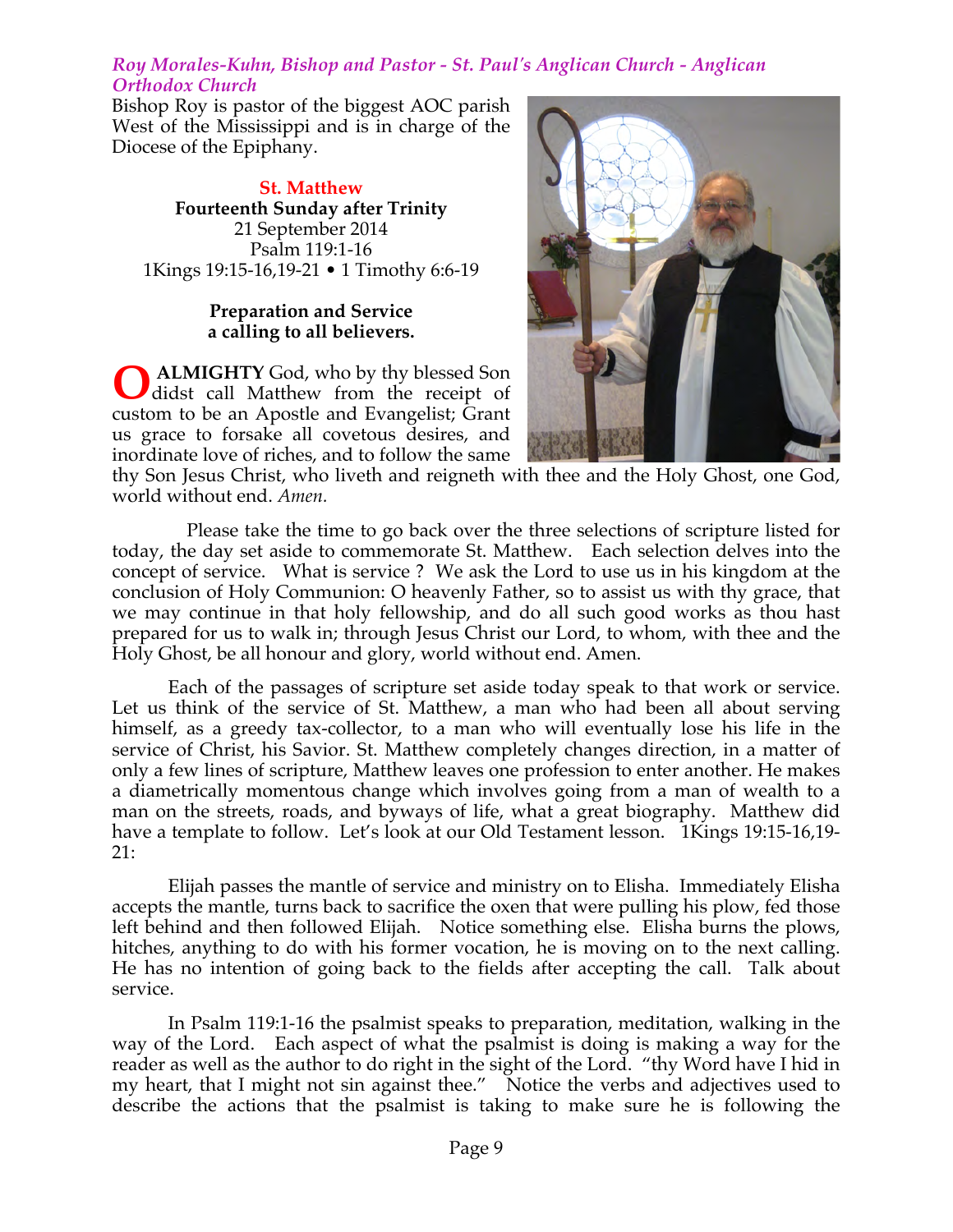commands of the Lord. "...I will praise thee with uprightness of heart, ...o let me not wander from thy commandments,...with my lips have I declared all the judgements of thy mouth,...I have rejoiced,..I will meditate,...have respect,...will delight myself in thy statutes: I will not forget thy word."

All this preparation to follow the Lord. How much time do we spend in the Word of the Lord each day ? Do we meditate on the Word, do we rejoice, have delight, have respect, and most importantly do not forget the Word ?

Now to the meat of the message today. As I have shared before, Jesus was not angry at the rich who knew what to do with their wealth. As long as the wealth was obtained in a legal fashion, (read the parables of the talents) and was used in a righteous fashion, Jesus did not condemn. His anger at wealthy folk was focused on those who did not help in the spreading of the gospel. Notice what St. Paul writes in his second letter to his adopted son Timothy.

Paul notes 'godliness with contentment is great gain.' The next verse is used in the opening of the service for the burial of the dead. '..for we brought nothing into this world, and it is certain we can carry nothing out.' The reality is we have a temporal blessing, if we are rich, here on earth. Well how do we deal with that concept ?

First off, do not become entangled in the idea that ones wealth is the end all and be all of our life. '...for the love of money is the root of all evil...' Notice it reads LOVE of money, not money is the root of all evil. We need money to function in this temporal world, we need money to do things for the Lord, we need money to be part of the society we live in. In a word, Paul is telling all believers, rich, not so rich and everyone else, to make sure of their priorities. Do not be come ensnared by this false dreams of wealth or fame, fortune or what not, '...fight the good fight of faith, lay hold on eternal life, where unto thou art also called and hast professed a good profession (witness) before many witnesses.

And now the best argument against the 'wealth bashers'; '...charge them that are rich in this world, that they be not highminded, nor trust in uncertain riches, but in the living God, who giveth us richly all things to enjoy; that they do good, that they be rich in good works, ready to distribute, willing to communicate; laying up in store for themselves a good foundation against the time to come, that they may lay hold on eternal life...'

Notice several things about these last couple of verses. No where in them is there a call for the rich to divest themselves of their wealth. They are to do good works in the Lord, they are to do good, they should be ready to distribute wealth and willing to communicate. And the most important aspect of this set of verses, '... laying up in store for themselves a good foundation against the time to come, that they may lay hold on eternal life.' That by far is the most important aspect of living for Christ.

The warnings that Paul writes about can be applied to anyone, it just happens more often, because of how we judge our fellows, wealth or being rich lead a believer into false hopes or trusting in something that can be gone in a matter of moments. If you think of the great financial disasters that have struck from time to time, you may have wealth today and tomorrow be destitute. The great evangelical bishop, John Charles Ryle, was born into a family of great wealth. He had all the advantages of that great wealth. As he related in his conversion story, his family went to bed wealthy and woke the next morning in poverty. His father's wealth evaporated in a financial disaster that struck Great Britain in the 1840s. The good that came of that, Ryle went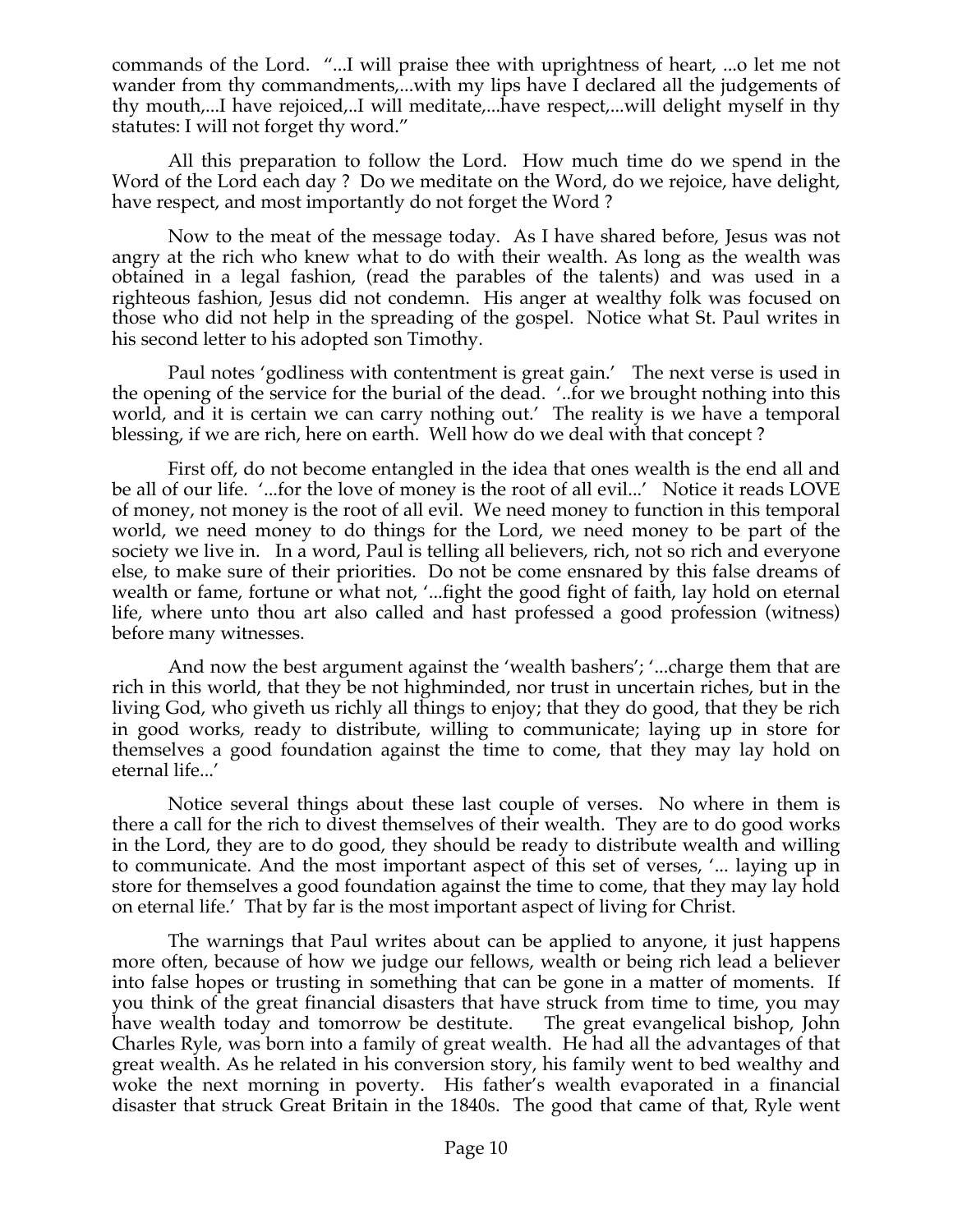into the ministry by way of the Church of England. He would go on to write many papers dealing with the day to day issues of faith of the common man. His books still resonate today some 140 years after having been first penned.

In conclusion, let us all inspect our lives, making sure we are using the riches God has given us to the furtherance of the Gospel and the Kingdom. Let us remember what David wrote. "....I will not forget thy word..." Let us reflect on the life of St. Matthew, who's life we commemorate this Sunday. We can learn by example. Daily shall we praise Him, daily shall we read his Word, daily shall we do that which pleases our Lord and Savior.

Let us pray:

**LORD**, we join our unfeigned thanks for all thy mercies; for our being, our reason, **O** LORD, we join our unfeigned thanks for all thy mercies; for our being, our reason, and all other endowments and faculties of soul and body; for our health, friends, food, and raiment, and all the other comforts and conveniences of life. Above all, we adore thy mercy in sending thy only Son into the world, to redeem us from sin and eternal death, and in giving us the knowledge and sense of our duty towards thee. We bless thee for thy patience with us, notwithstanding our many and great provo-cations; for all the directions, assistances, and comforts of thy Holy Spirit; for thy continual care and watchful providence over us through the whole course of our lives; and particularly for the mercies and benefits of the past day; beseeching thee to continue these thy blessings to us, and to give us grace to show our thankfulness in a sincere obedience to his laws, through whose merits and intercession we received them all, thy Son our Saviour Jesus Christ. *Amen.*

**LMIGHTY** God, whose loving hand hath given us all that we possess; Grant us **ALMIGHTY** God, whose loving hand hath given us all that we possess; Grant us grace that we may honour thee with our substance, and remembering the account which we must one day give, may be faithful stewards of thy bounty; through Jesus Christ our Lord. *Amen.*

Benediction:

**IRECT** us, O Lord, in all our doings, with thy most gracious favour, and further us **DIRECT** us, O Lord, in all our doings, with thy most gracious favour, and further us with thy continual help; that in all our works begun, continued, and ended in thee, we may glorify thy holy Name, and finally, by thy mercy, obtain everlasting life; through Jesus Christ our Lord. *Amen.*

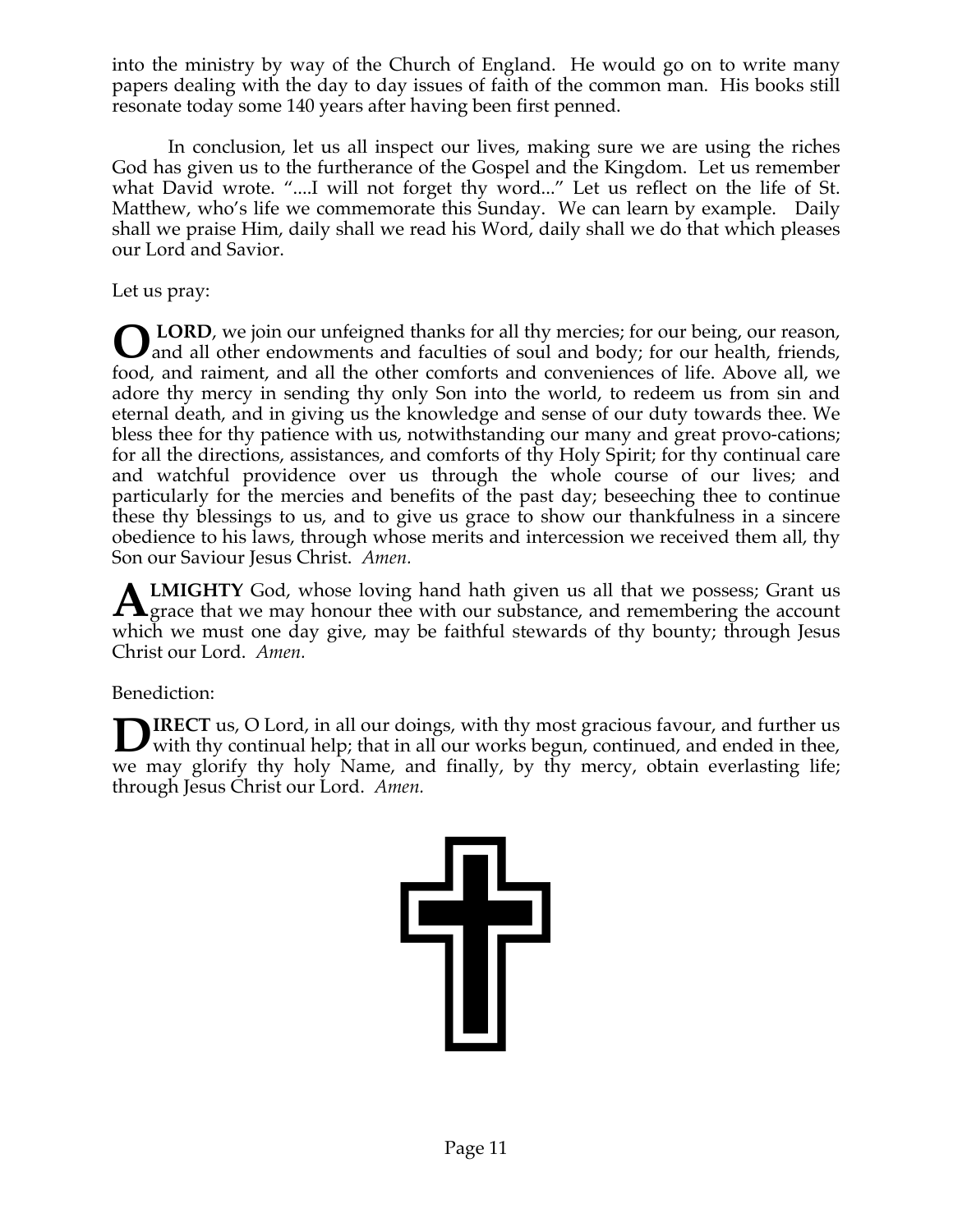### *Bishop Dennis Campbell's Sermon*

Bishop Dennis is a brilliant speaker. He is able to take biblical precepts and make them



perfectly understandable, even to me. Oft he provides the text of his sermons and I take the utmost pleasure in passing them on:

> **Matthew, Follower of Christ** Matthew 9:9-13 *Feast of Saint Matthew* September 21, 2014

 We know Matthew by many names. In Hebrew it means "Gift of the Lord," though, since he was a tax collector for the Romans, I'm sure most of his fellow

Jews believed he was mis-named. In Luke 5:27 he is called Levi, which probably indicates that he was of the Hebrew tribe of Levi. Levi, then, would have been similar to our English surnames. Mark 2:14 calls him the son of Alphaeus. Putting these names together we would call him Matthew Aphaeus Levi.

 Mathew has other names, which are much more important than his family name or his given name. He is sometimes called Matthew the Evangelist, as in our Prayer Book. This name refers to his great gift to mankind we know as the Evangel, or, Gospel of Matthew. He is often called, Matthew the Apostle. This is one of his most important names because it means he is one of a few, very select men Christ called to be with Him during His earthly ministry. These men were eyewitnesses to His life and work, and they were earwitnesses to His words and teaching. Having thus been called and taught, the Apostles were sent by Christ to establish the Messianic Kingdom on earth, which is known to us as the Church.

 Of all his names and titles I, think Matthew himself might have been happiest with the one he acquired in the first verse of this morning's reading from his Gospel, "Follower of Christ." As Mt. 9:9 says "he arose and followed Him."

 Matthew was a tax collector, and one day he was doing his job, probably not thinking about spiritual things, just collecting the money and keeping the books. He wasn't expecting God to speak to him, but He did. Jesus quietly came to him and said, "Follow Me." God often comes to people unexpectedly. We are busy about the things of life, sometimes rather heedless of God, sometimes not exactly heedless, but not exactly following Him either, and something happens to call our attention back to Him. It is as though He stands before us and quietly says, "Follow Me."

 I think of the example of Martha and Mary when Jesus visited their home. Martha went into the kitchen and began to prepare a meal for everyone. There were a lot of people there, so preparing the meal was major task, but Martha got right to work, until she noticed she was working alone. Everyone else, including Mary, was in the living room listening to Christ. So Martha went in and demanded that Jesus, make Mary go into the kitchen and help. Was Martha wrong? Not really. Cooking is good, and if someone doesn't do it we'll all go hungry. Martha's problem was her timing. The Messiah, Emmanuel, God With Us, had come from Heaven to earth and was right there in her living room. He was teaching people about the Kingdom of Heaven. He was speaking the words of eternal life and showing the will and nature of God to them. But Martha was missing it all. Her mind was on the things of earth. So Jesus called her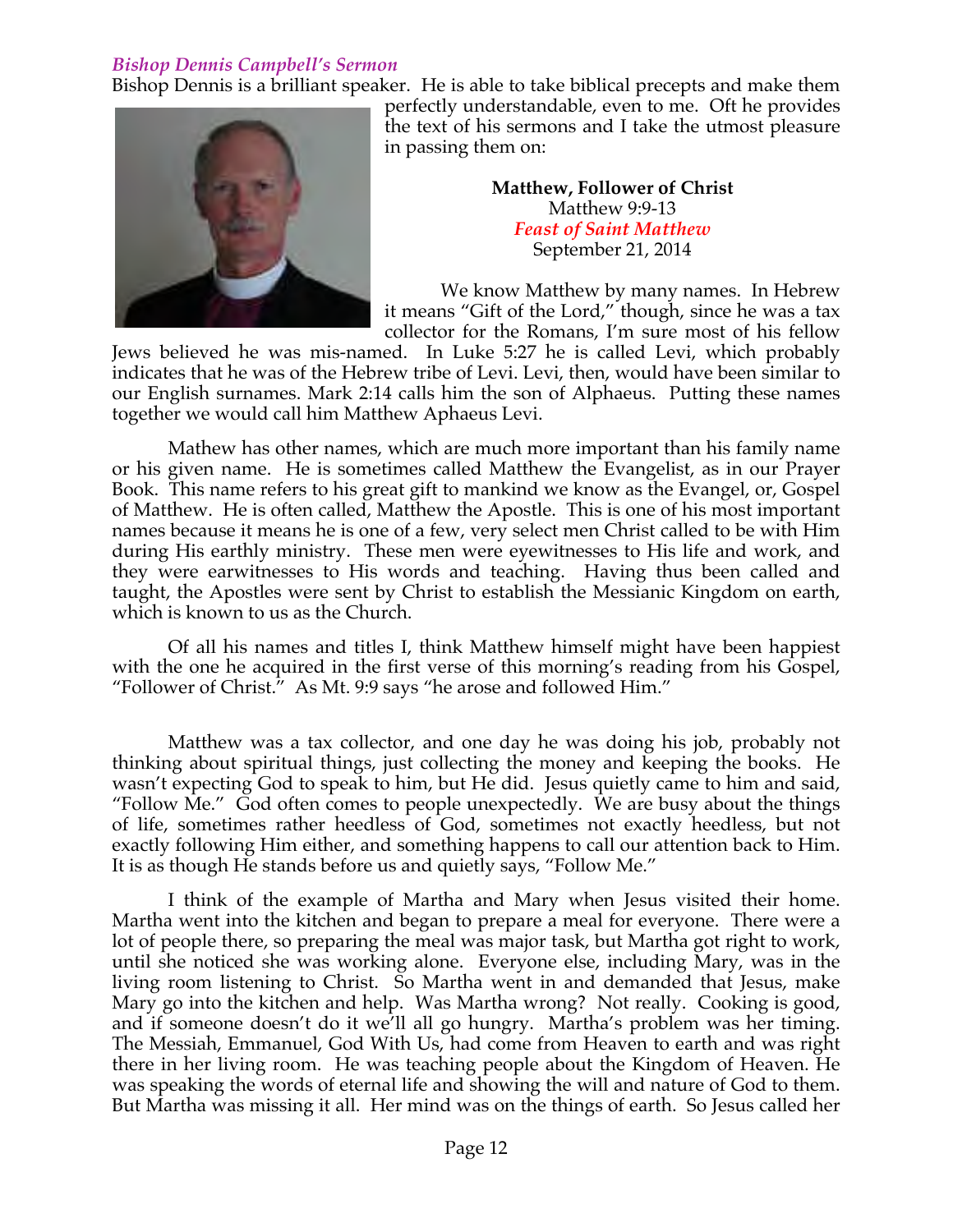to stay and listen, like Mary.

 Matthew was like Martha. Emmanuel stood before him, but his mind was on his money and accounts. Jesus called him away from these things. Jesus called him to something better. Jesus called him to God.

 Maybe you are a little like Matthew today. Maybe you are a religious person, not exactly heedless of God, but not exactly following Him either, at least not with the dedication and fullness of devotion He is calling you to give. And who of us would say he is following Christ as closely and fully as he should be? But that can change. He stands before you as surely as He stood before Matthew, and He calls you with the very same words, "Follow Me." Matthew "arose and followed Him." Will you?

 The words, "Follow Me," permeate the Gospel of Matthew. In Mt. 4:7 Christ calls Simon and Andrew, saying,  $i$ Follow Me, and  $\dot{\Gamma}$  will make you fishers of men." In 8:19 a scribe says to Christ, "Master, I will follow thee whithersoever thou goest." In 16:24 Matthew records the words of Christ; "if any man will come after me, let him deny himself, and take up his cross, and follow me." Following Jesus is a major point of Matthew's Gospel. He does not just want his readers to assent to certain doctrinal statements about Christ. I do not mean to say doctrine was not important to Matthew. It was very important. It was central to him. It was foundational to him. That's why he included the words of Peter at Caesarea Philippi in his Gospel. You remember that Christ had asked the disciples who people say He is. They answered, "Some say that thou art John the Baptist: some, Elijah; and others Jeremiah, or one of the prophets." But Peter said, "Thou art the Christ, the Son of the living God." That was a doctrinal statement. Every word of it is full of doctrine and doctrines. And Matthew included these words because he wanted us to know the doctrinal truth about Jesus. Matthew wanted the Jews, and Gentiles to know Jesus of Nazareth is the Messiah Israel has been waiting for. That's why Matthew began his Gospel with the genealogy of Jesus. He was showing the Jewish people that Jesus was of the house and lineage of David, as the Messiah was foretold to be. When the wise men came to Bethlehem they came seeking "he that is born King of the Jews, for we have seen his star in the east, and are come to worship him" Mt. 2:2). The King of the Jews is the Messiah. John the Baptist recognised Jesus as the Messiah, and said, "I have need to be baptized of thee." God the Father identified Jesus as the Messiah, saying, "This is my beloved Son, in whom I am well pleased," thus fulfilling Psalm 2:7, Thou art my Son." In chapter 5 we read Christ is the fulfillment of the law. In chapter 17 God identifies the Messiah again, "This is my beloved Son, in whom I am well pleased." At the foot of the cross, the Roman beloved Son, in whom I am well pleased." centurion even says, "Truly this was the Son of God." Matthew longed to see Israel know Jesus of Nazareth as her Messiah/King and God. That's why he wrote his Gospel. Each verse I just read or referred to is a doctrinal statement. So Matthew was very concerned about doctrine. He wanted people to know Christ is more than an ordinary mortal, more than a moral teacher, more than a philosopher, more than a theologian. He wanted people to know Him as the Christ, the promised Messiah. He wanted people to have the right doctrines about Jesus.

 But he didn't want the doctrines to be a mere intellectual pursuit. He wanted the doctrines to lead people to Christ as their Lord and God and Saviour. He wanted the doctrines to lead people to become followers of Christ, just as Matthew became a follower of Christ that day in Galilee. In Matthew's Gospel we still hear the words of Christ, "Follow Me." But this time they are not addressed to Matthew; they are addressed to you.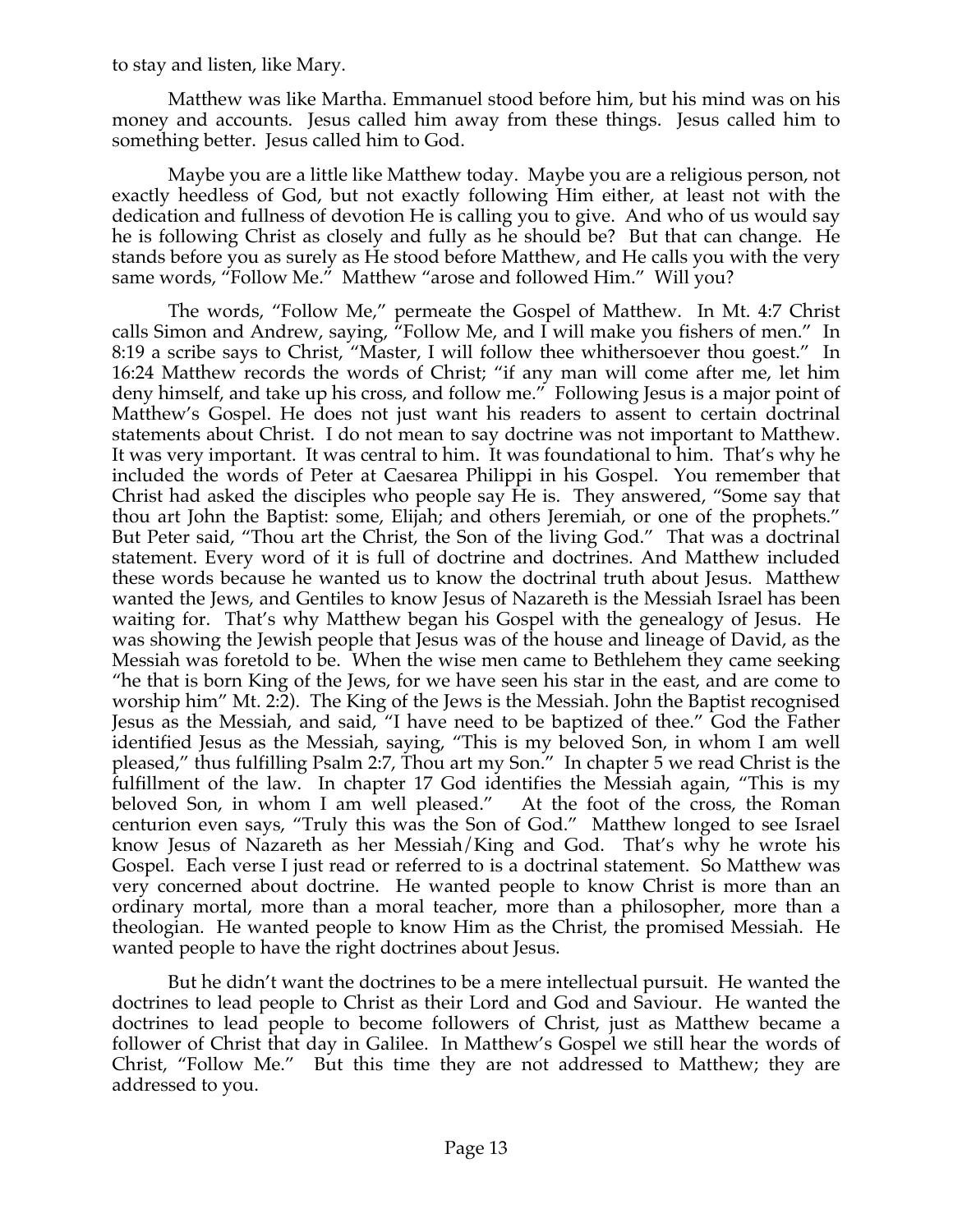# *Rev Bryan Dabney of Saint John's Sunday Sermon*

We are fortunate to have Bryan's Sunday Sermon. If you want people to come to The



Truth, you have to speak the truth, expouse the truth and live the truth. This is really a good piece and I commend it to your careful reading.

#### **Fourteenth Sunday after Trinity**

In the epistle (Romans 12:16-21), the apostle Paul reminded his readers to Recompense to no man evil for evil. Without a doubt this is one of

those biblical expressions which is congruent with the old saying of "easier said than done." We all have it in our natures to protect ourselves. Self-defense is a perfectly legitimate activity, even biblical. But revenge or the striking back at someone well after the fact is forbidden to us as Christians. (For our purposes, I am refraining from any references to a just war and am confining my remarks only to actions within a community.) Our Lord's command to us is quite clear in this regard for it is written: To me belongeth vengeance , and recompense; their foot shall slide in due time: for the day of calamity is a hand... The Lord shall judge his people (Deuteronomy 32: 35; Hebrews 10: 30).

But does not our right to necessary self-defense also permit us to take vengeance upon those who have harmed us? The short answer is, No. It is one thing to ward off an attack, but it is quite another to set about to do in our enemies and persecutors by laying in wait, or by other acts of subterfuge. For it is in that latter state that we may waste much time and effort scheming as to how we should seek our revenge. It may be that our enemies have maligned us. It may be that we were cut out of a business deal by those whom we had previously regarded as friends. Nevertheless, in spite of their actions, we ought to remember that our good and gracious God will not allow us to be permanently set back, neither will he give such persons "a pass" on their misdeeds if they do not repent. And it is precisely because of that last point that we are not to go out of our way to harm our enemies simply because they took advantage of us in some one way or another. We are to commit such persons to God and trust him to protect us from their evil and malicious designs. We can and should avoid such persons, but we ought to pray for their reformation. And if we see them in trouble, we should do for them as set forth in the Parable of the Good Samaritan. Again, this is easier said than done especially when we know that they bear no love for us in their hearts.

Some may ask, "Why would God have us help our adversaries who are in extremis?" The response may come as a surprise to those who are unfamiliar with Scripture: "Because God would not have us embittered by them." A bitter person is not a loving person. If one has to constantly remind himself of the ills others have done unto them, it causes one to discount the joy which God would otherwise have that person experience. It also cultivates within that person fertile ground for demonic influence. There should be little doubt that contemplating evil for another opens the door of your soul to infiltration by the adversary. The Devil thrives on our bad feelings so it is of paramount importance that we do not give him such space because we are supposed to be vessels for the Holy Spirit of God.

Listen to the words of St. Paul (II Corinthians 2:10-11), To whom ye forgive any thing, I forgive also: for if I forgave any thing, to whom I forgave it, for your sakes forgave I in the person of Christ; lest Satan should get an advantage of us: for we are not ignorant of his devices. The Rev. E. M. Bounds once observed that, "An unforgiving spirit invites satanic possession... To corrupt our spirits, to provoke us to retaliation, revenge, or unmercifulness– that is his chosen work and his most common and successful device...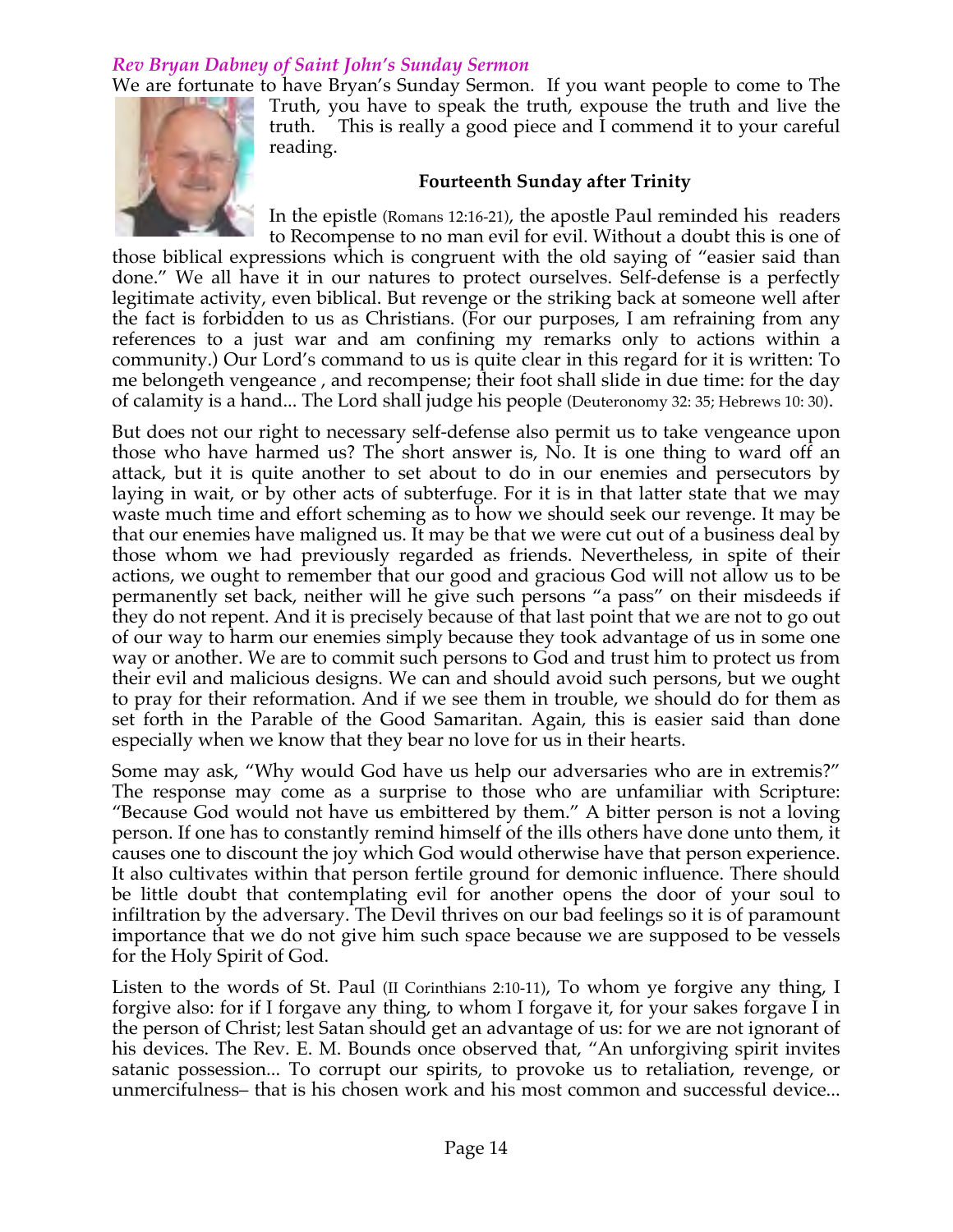When Satan generates an unforgiving spirit in us, then he has us, and we are on his ground. Then wicked men and good men, all kinds of people, are likely to do us harm, sometimes at vital and very sensitive points. Sometimes they unconsciously wrong us and sometimes they do it knowingly and willfully. As soon as a spirit of unkindness possesses us for the wrong done to us, Satan has the upper hand." That is why we are to let those offenses go and commit them to the Lord— placing them in his capable hands. And God may call these into his service much as he called Saul of Tarsus— an enemy of the body of Christ— to become St. Paul: the great teacher of Christ. Your enemy today could by the grace of God become a brother or a sister in Christ tomorrow. Would you then seek vengeance on one who has now become a member of the Christ's body? Would you not be striking at Christ as well?

St. Paul reminded us in his epistle to the Ephesians that, we wrestle not with flesh and blood, but against principalities, against powers, against the rulers of darkness of this world, against spiritual wickedness in high places (6:12). Those who have wronged us are but the physical instruments of the devil and his minions. They are more or less to be pitied rather than hated. We cannot avenge ourselves of the forces of darkness through our anger and any acts of retribution against their pawns. God would have us armour ourselves with his prescription for spiritual victory and such does not include bearing or carrying about feelings of revenge or hatred. He wants us to hand over the particulars of our vengeance to him and he will repay them should they not repent.

We should also keep in mind what our Lord said from the cross (St. Luke 23:34) Father, forgive them; for they know not what they do. If he who was crucified for our sakes could in the midst of his suffering ask God to pardon his persecutors, then we should do likewise for those who have done unto us far less. A forgiving spirit opens the way to blessing. A forgiving spirit keeps the devil out of our lives. A forgiving spirit seeks after the peace of God. A forgiving spirit remembers that we were once enemies of God, and that he forgave us our sins and trespasses which we so enjoyed committing before we came to know him as our God.

Think on the words of the Lord's Prayer, and forgive us our trespasses as we forgive those who trespass against us. If we expect God to forgive us of our sins and trespasses, then we should forgive those who have sinned against us. God has a plan and purpose for his elect which includes being filled with his Holy Spirit. And in being so filled, we should daily confess our sins to him in the name of our Lord and Saviour. For it is through our daily confession that we are made fit to experience that perfect fellowship with him via the Holy Ghost.

Therefore rid your hearts of all hatred and malice toward others. Make such a daily activity. Take care to spiritually clean out all that is amiss in your life for that is what our Lord expects us to do as members of his body. We have been commanded to let our light so shine before men, that they may see [our] good works and glorify [our] Father which is in heaven (St. Matthew 5:16). But we will not be able to do that if we are busy quenching the fire of the Holy Ghost with our bad feelings and our malice. Purpose in your hearts today to be cleansed of all unrighteousness and mean-spiritedness, so you can truly enjoy fellowship with the Godhead.

Let us pray,

**ATHER**, drive from us all hatred, variance, malice and every evil way, that in all **TATHER**, drive from us all hatred, variance, malice and every evil way, that in all things we might be more than conquerors, for this we ask in the name of our Saviour and Lord, Jesus Christ. *Amen.*

Have a blessed week, Bryan+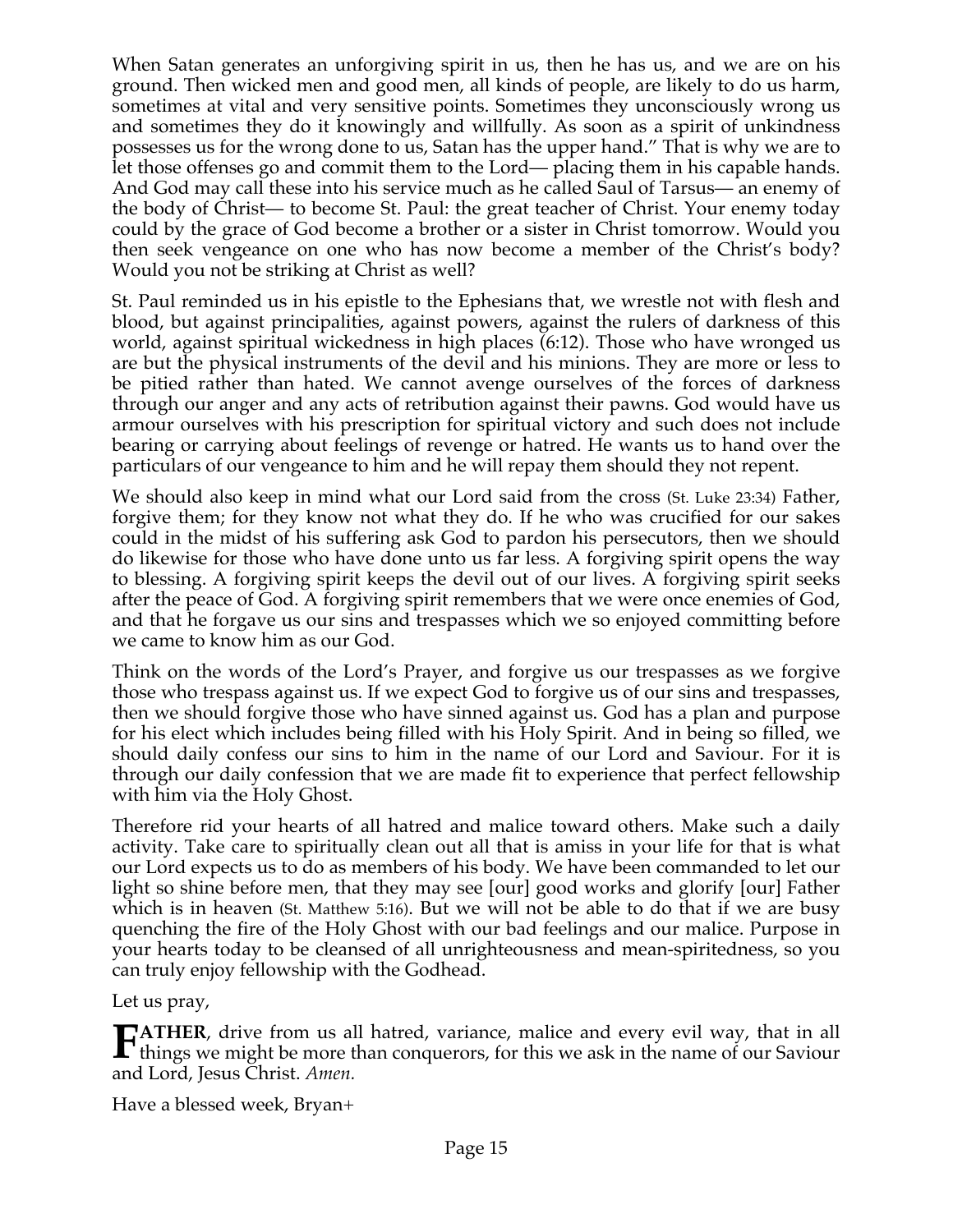# *After Church Hospitality*

We need snack pictures! Come on, help us out!

# *People in our Prayers* - http://faithfulcenturionprayerteam.blogspot.com/

### **Why? Prayer is an extremely important activity.**

It is not that God knows not our needs, for He surely does. Yet, Jesus commanded us to ask God for those same needs. In addition to the obvious of asking God for help, offering thanksgiving and the like, prayer helps us focus our thoughts on how we might do God's work.

The Prayer Team of the Church of the Faithful Centurion was established to help our members and fellow Christians pray for those in need and to give thanks as well for the blessings we have been granted.

#### **Who can be on the list? Do I have to be a member of the Church of the Faithful Centurion to be prayed for?**

No! The only qualification to be on the list is that you want our prayer team to pray for you. We are Christians and are happy to pray for you, no matter who you are. If you want help from God, you are our kind of people.

#### **What is the commitment from the prayer team?**

Each member of the team will pray for the desired outcome at last once per day.

#### **How do I get myself or someone else on the prayer list?**

You can email one of the prayer team leaders: Jack - jack@faithfulcenturion.org or Dru dru@ faithfulcenturion.org, or call the church office at (619) 659-3608 or fill out a prayer card at church.

#### **What should I ask for?**

Depends on what you want. Some people merely want God to be asked to heal their ills and be mentioned by their first name, others want a specific outcome and / or have more of their personal information known to the team. Ask for what you want. It is your desire and need for prayer the team is attempting to meet. For typical examples, see the list below.

#### **Updating the Team**

If you are on our prayer list, or if you have submitted a person that you have asked us to pray for, please update one of the team members or Hap in person, by telephone or email. It helps to be able to pray specifically for these individuals including their specific needs; plus if they get better, it is nice to give thanks!

Please note that on the yellow (maybe green or orange if you get an old one) cards at church, you can ask that those to be prayed for have their names disseminated to the prayer team. Those names will be said in church and appear here. Or, you can ask that their names and purpose be kept confidential, then only Hap will know to pray for them.

#### *Prayer List Notice – If you have someone on the prayer list and their needs have changed, please let us know. We'd like to update our prayers to reflect the need and most important to give thanks!*

# *Travel*

No known travel this week.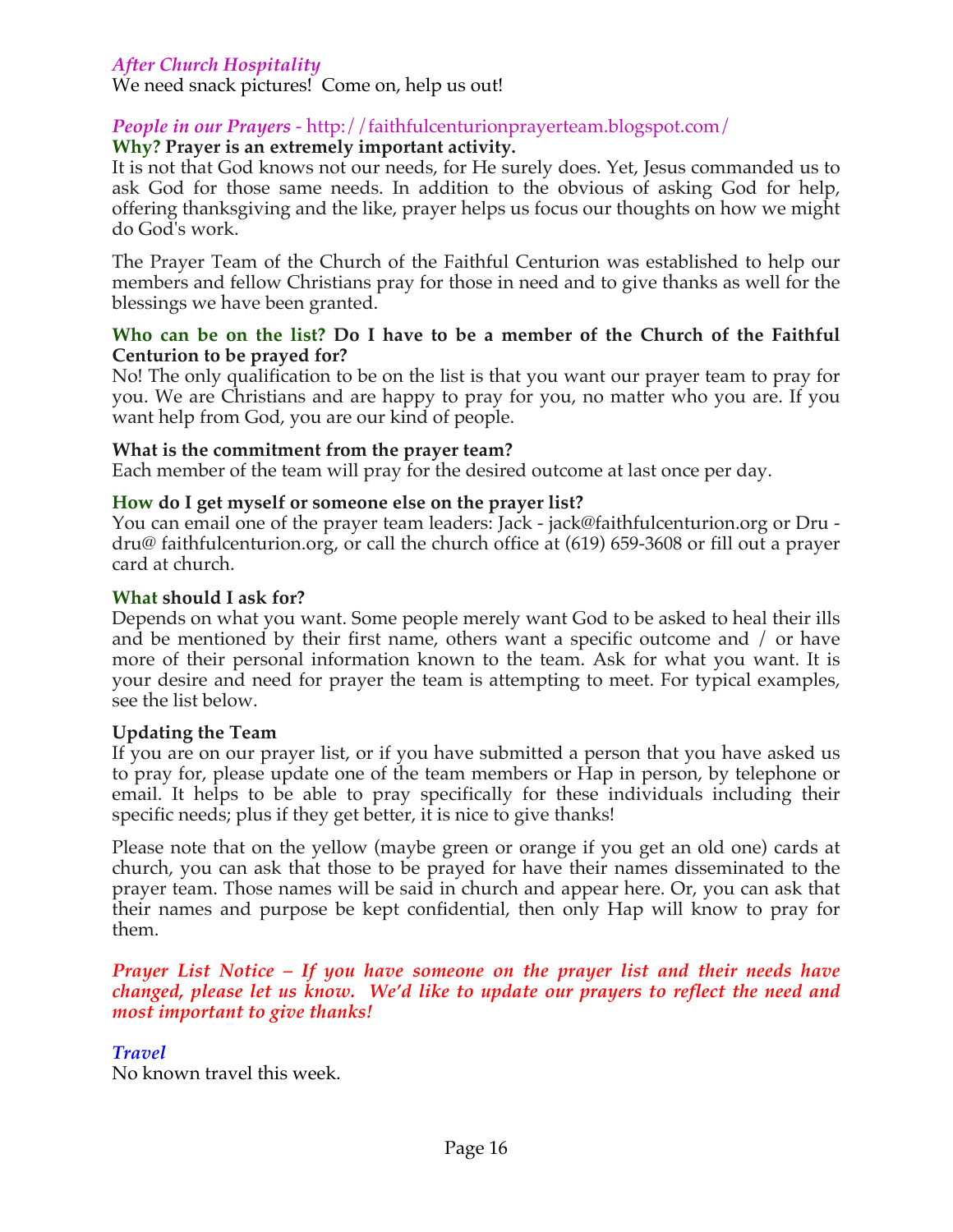# *Birthday*

*Bob Smouse* celebrated his 53rd on 6 July 2014.

#### *Move*

*The Thomas Family* is now in Okinawa for a second short tour. Please pray for this new assignment to go well for Kurt and for Mary and the kids to make new friends. In particular pray that Kristyna and Mitchell will develop good friends and schoolmates there so as to further their development as both Christians and citizens. Give thanks the safe move and ask for continued good developments.

#### *Departed*

- *Dennis Ogles, Jr.* Uncle, Friend and Compatriot of Bishop Jerry Ogles, passed away 29 August 2014. The Ogles family is very close and wonderful followers of our Lord. Please join them in giving thanks for Dennis' time here on earth and family and friends he left behind. You are known for what you do and his family tells the real story of his life. Please pray for his family who of necessity remain behind, that they might put their sorrow at the temporary separation on God's back, while they look forward, not back.
- *LTC Morris 'Moose' Fontenot Jr., USAF MA ANG* was killed on an F-15C test flight 27 August 2014. Please pray for comfort for his wife Kara and their family. Pray also that the occupants of this country will see the terrible cost of freedom and value it, becoming again citizens and patriots. Without warriors, we will be enslaved.
- *James Foley* murdered by muslims in Syria on 19 August 2104. Please pray for James' family who remain behind and for the American government to recognize the threat from islam, the religion of Satan, and stop financing, arming and training those who would drive us from this earth.
- *Sylvia Lee* (Sandra Lee's mother) passed away the evening of 15 August 2014, after a very hard last couple of years, with kidney failure and other difficulties. Her family is very close and wonderful followers of our Lord. Please join them in giving thanks for Sylvia's time here on earth and the wonderful children, family and friends she left behind. You are known for what you do and her family tells the real story of her life. Please pray for her family who of necessity remain behind, that they might put their sorrow at the temporary separation on God's back, while they look forward, not back.

#### *Nearing the end of their time here on earth*

- *Maggie* is nearing the end of her time here on earth. Please pray for Maggie and her husband Dub as she prepares to go home to be with her family who have gone before her. Pray for the faith of her family to build and the transition to be good.
- *Alan* is a victim of metastasized colon cancer already destroying his liver. His youngest sister has put aside her hard-earned career to care for her brother in these days on earth. Please pray for him as he prepares to go home to be with his family who have gone before him. Please pray for comfort, understanding, strength and guidance for Alan and his family who will of necessity remain behind.
- *Saundra* is in ICU with congestive heart failure after a heart operation. She is aged and frail. Saundra is near the end of her time here on earth. Please pray for comfort, understanding, strength and guidance for Saundra and her family who will of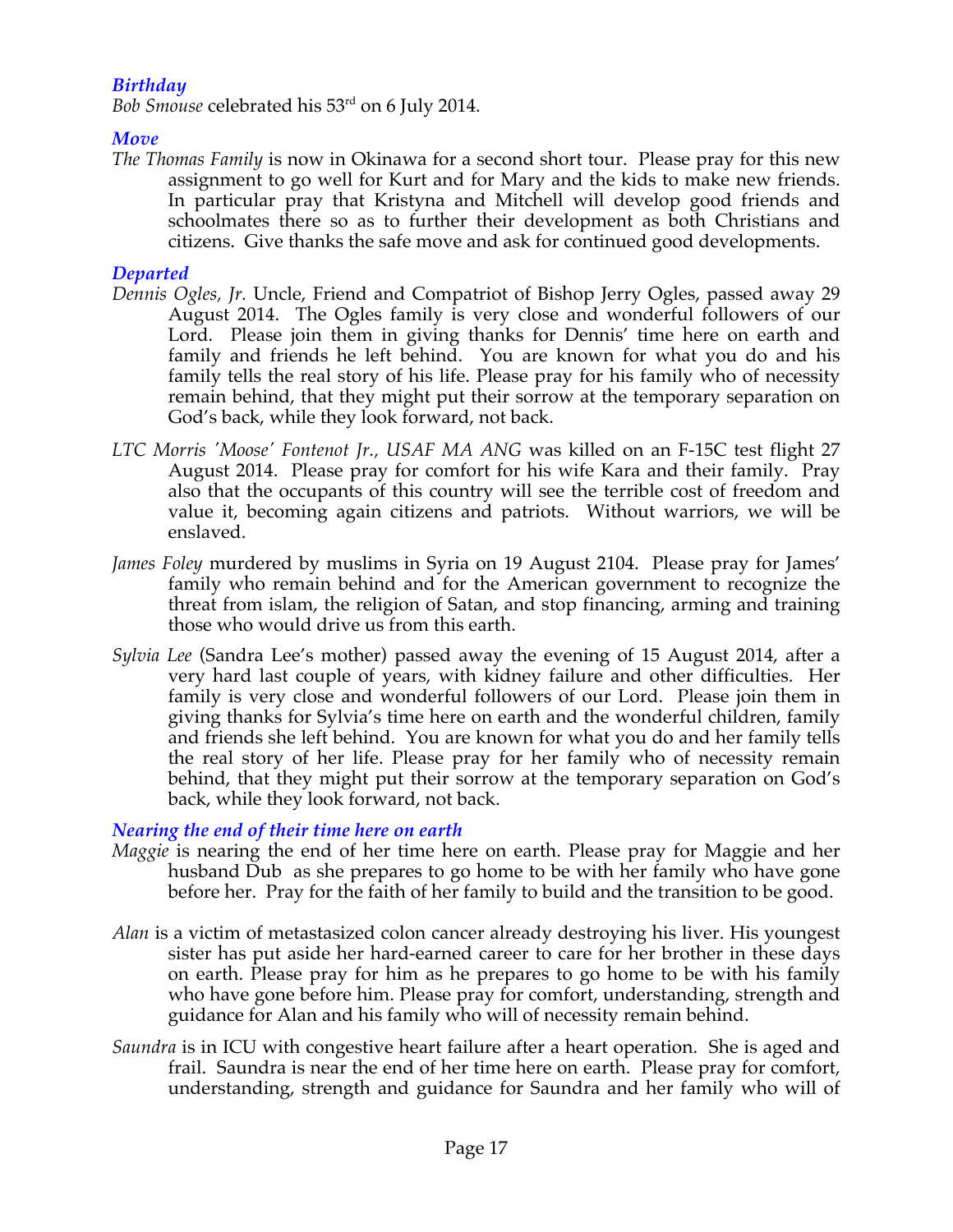necessity remain behind. Pray for the love of God to stay foremost in their hearts.

*Polly* is in hospice care with dementia and spinal stenosis. Please pray for her as she prepares to go home to be with her family who have gone before her. Pray for the faith of her family to build and the transition to be good.

# *Homebound or Infirm*

- *Mary* is an elderly woman who has fallen four times in the last couple of days. Please pray the doctors find a reason for her falling and that God will stabilize, comfort and heal her.
- *Lily* is the caregiver of her elderly husband *Harold*; she fell down the stairs and has a break that will take six weeks before she can be on her feet again. Please pray for rapid healing for Lily and for a plan to form that will make things tolerable for both of them.
- *Martha and Irene* both have Alzheimer's Disease. Pray that their hearts will stay close to Jesus.
- *Walter* has many health issues and is growing weaker and weaker. Pray Walter will learn to be able to swallow correctly.
- *Joan* has had serious medical problems that have kept her confined. On 26 September 2013, she took a fall. Please pray that in the weeks ahead her health will remain stable.
- *Lou* has aspiration pneumonia. Please pray for the infection to be knocked down and for her continued recovery.
- *Norma, Sara's mother* is in a state of deteriorating health, both physically and mentally, with both dementia and Alzheimer's. She is slowly drifting away, though she still recognizes Sara and prayer gives her a sense of peace. Please pray for both Sara and her mother to put their cares and worries on God's shoulders so they can deal with the many problems involved.

# *In need of a miracle or understanding of God's Plan*

- *Lloyds' mother* is in the hospital because of heart failure. Please pray for a miraculous remission of the heart failure; that his mother's remaining time here on earth might be good. Help Lloyd and his mother and their family put their trust in the Lord and let Him carry their worry.
- *Sarah,* wife of Rev Geordie (AOC UK), has been treating for ovarian cancer. The treatment has not worked and she has been advised her time here on earth is short. Please pray for a miraculous remission; that Sarah's remaining time here on earth might be good. Help Sarah, Geordie and their family put their trust in the Lord and let Him carry their worry.
- *Leon McKay* suffered a stroke a few weeks back that has left him unable to speak and while undergoing evaluation the doctors also found he has a very aggressive cancer. Please pray for a miraculous remission; that Leon's remaining time here on earth might be good. Help Leon and his family put their trust in the Lord and let Him carry their worry.

*Rev. Thomas Brooks* is not improving and being kept alive by artificial machines. Please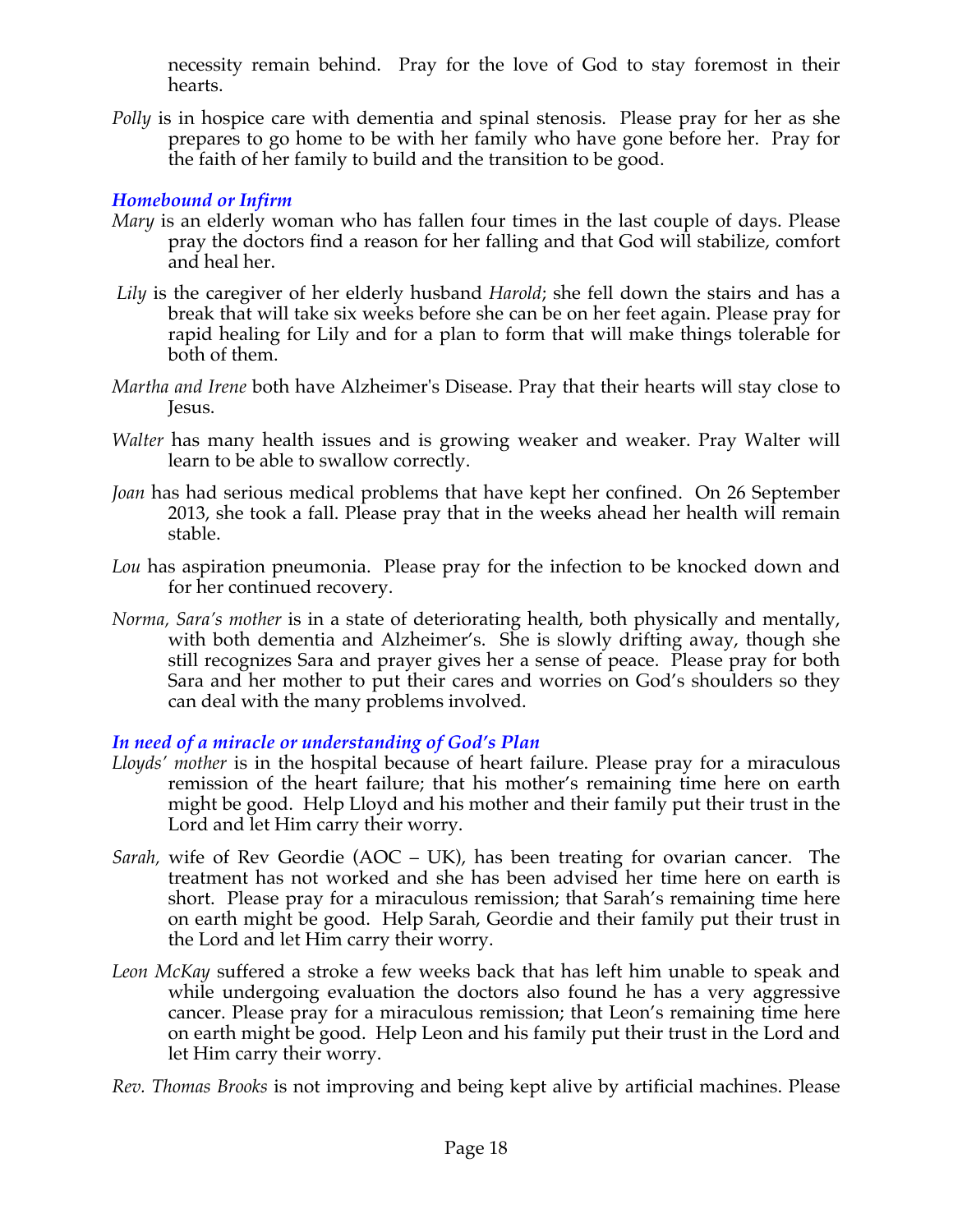pray for a miraculous recovery and if that not be God's Will, a rapid passing to home. Help Thomas' family put their trust in the Lord and let Him carry their worry

- *Ronnie* has kidney cancer that has spread and the surgeons are very concerned. Please pray the medical team to formulate a successful treatment plan and for a miraculous remission; that Ronnie's remaining time here on earth might be good. Help Ronnie and family put their trust in the Lord and let Him carry their worry.
- *Levi* was cancer free for 4 years and just discovered he has kidney cancer. Levi has a great deal of faith and said whether he is healed or God takes him home he will be fine. Please pray for the medical team to pay attention and to their best and for a good outcome. Pray also that Levi and family will be able to put their worry on God's shoulders. In particular, please pray for pain relief; Levi is 22 years old.
- *Ray Daley* is a member of the Royal Canadian Legion and served his country during the Korean War era. Ray is taking chemotherapy treatments for cancer. Meanwhile his son Trevor is in the hospital in a coma and seems to have lost the will to live.
- *Pat* has been under treatment for colon cancer for sometime. He has had major complications the last few days and your prayers will be appreciated by family and friends.
- *Dorothy* had pneumonia, on checking her lungs they found tumors which permeated the lung area. Further investigation found a primary site in the colon, with the lung being secondary. It would appear there is no viable treatment at this time. Please pray for a miraculous remission; that her remaining time here on earth might be good. Help Dorothy and her family put their trust in the Lord and let Him carry their worry.
- *Scott,* one of our Lord's ministers who collapsed a week ago and is in the ICU of a Medical Center since he had a pulmonary embolism, with a concurrent infection of several bacterial agents. He has stopped breathing on several occasions, and may have undergone brain damage. He currently is on DNR. Please pray for recovery so that he will continue to do his Lord's calling*.*
- *Becky* has fourth stage metastasized lung cancer and is not doing well with chemotherapy treatments. Please pray for Becky and her husband as they are together during this difficult time in their lives.
- *Jane* has fourth stage cancer and is not doing well. Please pray for Jane and her family as they are together during this difficult time in their lives.
- *Larry Howes* suffered a fairly severe stroke. 4 December 2012, doctors replaced a valve in a shunt that had been put in about two weeks before, and Larry responded very well. He was able to go home.

Pray also for confidence in our Lord for Larry and his family. Larry needs a miracle, pray for one. Please.

- *Colleen* has been battling pancreatic cancer over the last year and it has now spread to one of her lungs. Please keep her and her family in your prayers.
- *Christine* has cancer of the colon, which spread to her liver; she is receiving chemotherapy and is having difficulty eating. Please pray for the medical team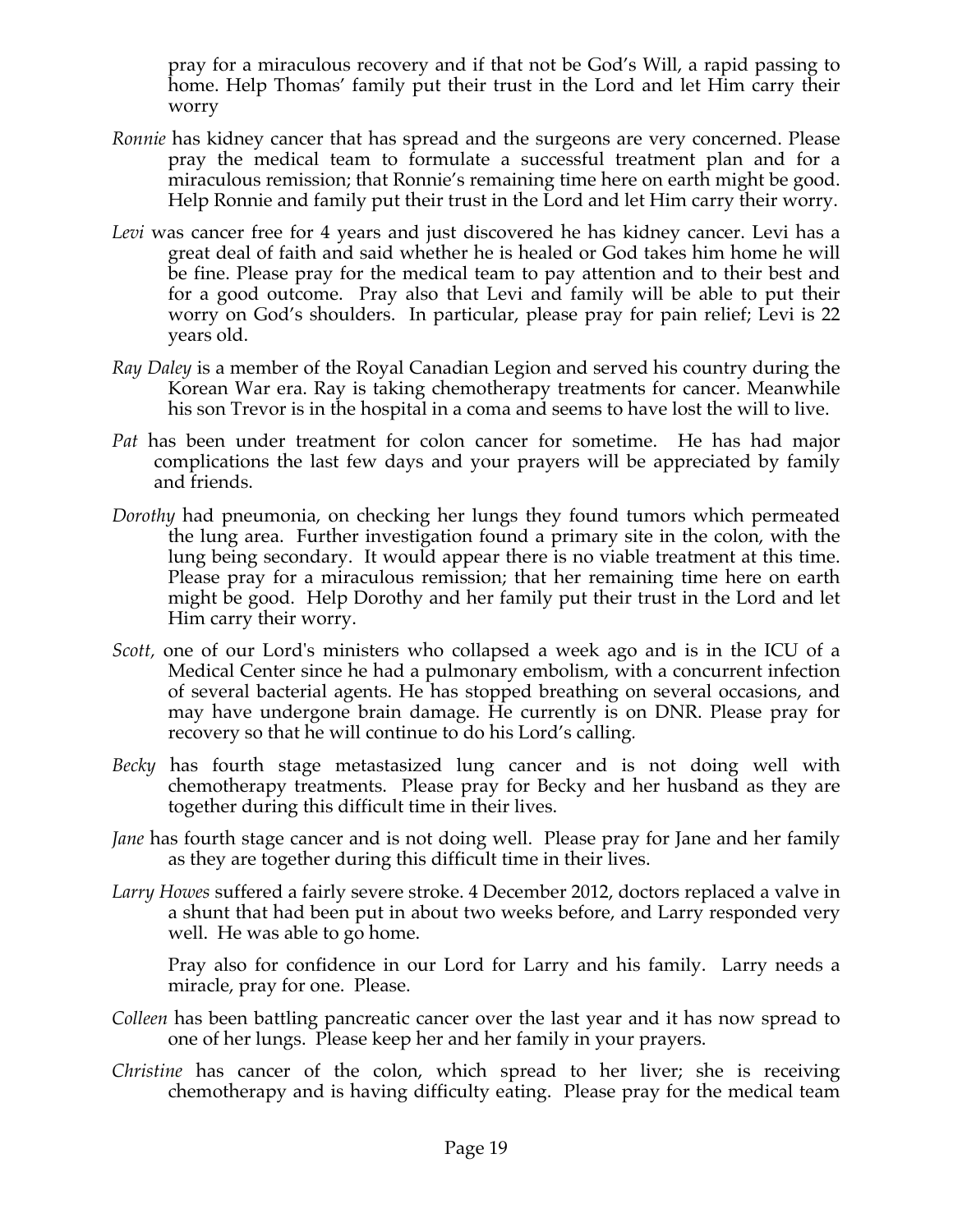treating her to pay attention and do their very best; pray also for confidence in our Lord for Christine and her family.

*Todd* and *Kenny* have both been fighting osteocarcinoma for over five years and have been told their time here on earth is nearing its end, absent a miracle from God. Both are ready to go home and leave the pain, but would like to stay. Please pray for them and their families.

### *Need of Transplant*

Jennifer's *Father* who has diabetes and is on daily dialysis. Please pray he receives a kidney in the next few weeks. In addition, due to the diabetes, his left lower leg had to be amputated below the knee. The surgery was done 3 September 2014 and went well. Please give thanks for the great result!

### *Surgery*

- *DiAnne Thornton* is set for back surgery in the near future. Pray for guidance for the doctor, nurses and other medical people as they perform her surgery that they might pay attention, do their very best and for a good outcome. Pray for help for DiAnne to keep her trust in the Lord and let Him carry her worry.
- *Jenniffer* was set for surgery for breast cancer on 17 September 2014. It has been postponed again due to a death in the family of the surgeon. Pray for guidance for the medical people treating her that they might pay attention, do their very best and for a good outcome. Pray for help for Jenniffer to keep her trust in the Lord and let Him carry her worry, particularly as she waits.
- *Albert* had a pacemaker installed recently. He will require surgery soon for a leaking heart valve and has just been told he has esophageal cancer. Pray he will turn to God and come to know Him on a more personal basis as the days go by.
- *Jane* underwent heart valve repair surgery on 3 July 2014. Please pray for full recovery. Pray also Jane and her family to put their worry on God's shoulders.
- *Mario* has early-diagnosed prostate cancer and had surgery. Pray for complete remission and that Mario and his family will be able to put their worry on God's shoulders.
- *Eddie* has upcoming bladder surgery. Please pray for the surgical team to pay attention and to their best and for a good outcome. Pray also that Eddie and family will be able to put their worry on God's shoulders.

#### *Testing and Treatment*

- *James* the 27 year old son of a friend of Dwayne Cowles has been diagnosed with cancer, and his future is uncertain. Pray for medical team contemplating and evaluating the treatment that they might be guided to the correct choice and do their very best. Pray also for peace of mind and trust in God for James, his family and friends.
- *Garth* Neel is undergoing chemotherapy for lymphoma cancer. He had to postpone last week's chemotherapy due to low white blood cell count. Please pray his numbers will get in line so that the treatment can continue. Pray for medical team contemplating and evaluating the treatment that they might be guided to the correct choice and do their very best. Pray also for peace of mind and trust in God for Garth and his family.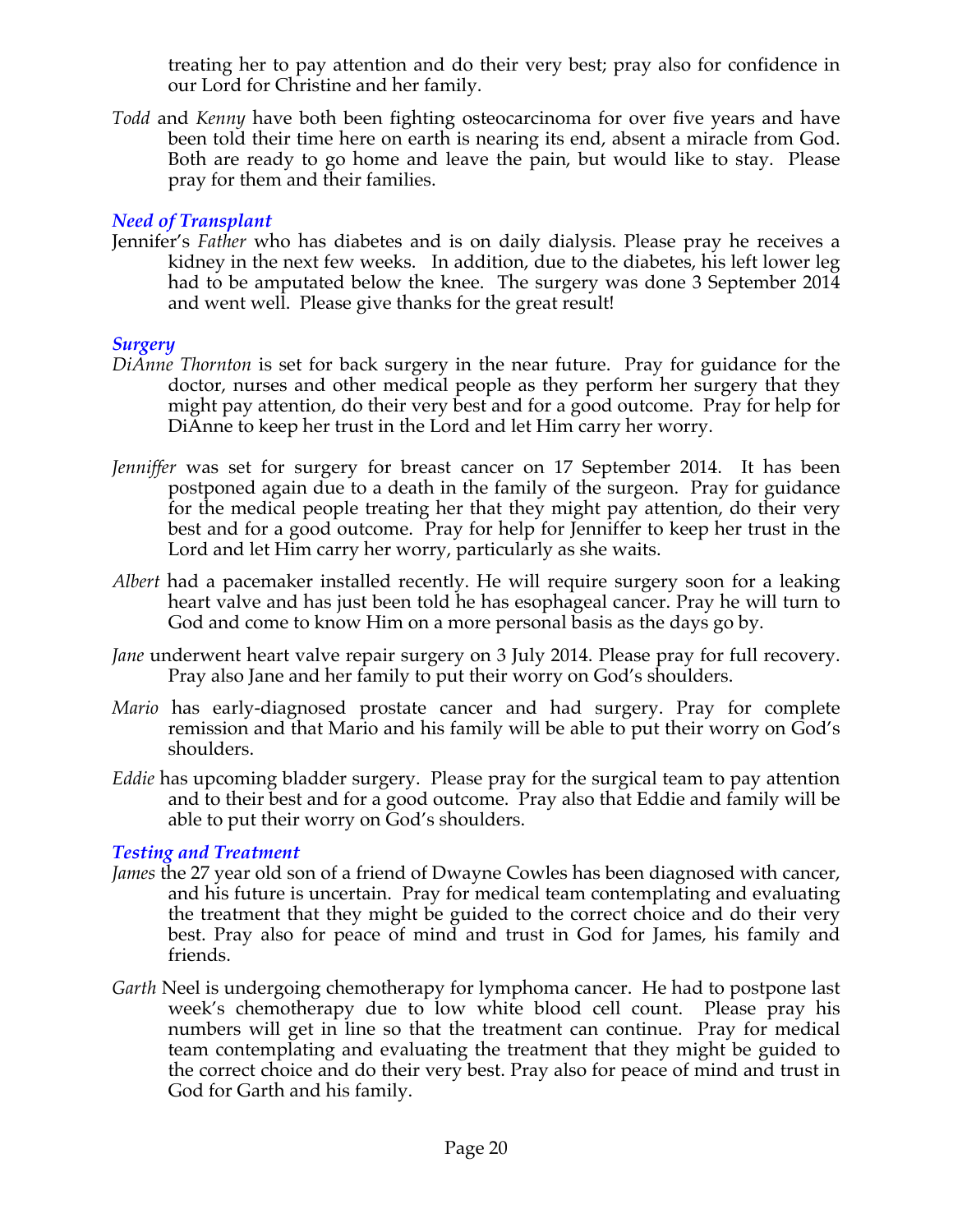Garth is the AOC Bishop of Canada with oversight of South America and a really both good and nice fellow.

- Jennifer has some lumps on the right side of her neck; they have grown and multiplied. In the last few months she has been having problems swallowing. Jennifer has an appointment with specialist in several weeks to try and discover what it is. She is having a great deal of anxiety as she waits for her Doctors appointment and will appreciate your prayer for anxiety and health.
- *Rick* has heart problems. Please pray for guidance for the medical people treating him that they might pay attention, do their very best and make the right recommendations regarding treatment. Pray for help for Rick and his wife Wanda to keep their trust in the Lord and let Him carry their worry.
- *Clay* has melanoma. Please pray for guidance for the medical people treating him that they might pay attention, do their very best and make the right recommendations regarding treatment. Pray for help for Rick and his wife Pam to keep their trust in the Lord and let Him carry their worry.
- *Tom* is battling cancer. Please pray for guidance for the medical people treating him that they might pay attention, do their very best and make the right recommendations regarding treatment. Pray for help for Tom to keep his trust in the Lord and let Him carry his worry.
- *Atina* has been diagnosed with skin cancer. Pray for guidance for the medical people treating her that they might pay attention, do their very best and make the right recommendations regarding treatment. Pray for help for Atina to keep her trust in the Lord and let Him carry her worry.
- *Evelyn* has been diagnosed with bone cancer. Pray for guidance for the medical people treating her that they might pay attention, do their very best and make the right recommendations regarding treatment. Pray for help for Evelyn to keep her trust in the Lord and let Him carry her worry.
- *Stacy* has Multiple Sclerosis and was hospitalized for what turned out to be food poisoning. Pray for trust in God for Stacy and Chris as they deal with Stacy's illness.
- *Dick Gray* had developed a Merkle Cell carcinoma just under his sternum carcinoma which is considered a stage four carcinoma since it has 'metastasized'. He traveled to Seattle, Washington where he was examined and considered for a new type of treatment. That treatment will not begin for at least three months, so they referred him to the Rutgers University Cancer Institute, New Brunswick, New Jersey. They have accepted him into the evaluation process, which will begin on Monday 11 August 2014. Rutgers started with monkeys and had good results, so now they are working with humans, Dick is hopeful as he has oft been referred to as an "Old Monkey." Please pray for peace of mind and safe travel for Dick and his lovely wife Jennifer as they travel to New Jersey this weekend. Pray for those contemplating the treatment that they might be guided to the correct choice and do their very best. Pray also for peace of mind and trust in God for Dick and his wife Jennifer. Dick is the Treasurer and a Vestryman at Saint Paul's AOC in Missouri.
- *Janet Jessup* had a stroke on 3 July 2014. She has made some progress and is now out of the stroke unit and in the General Surgery and Care Unit. Please pray for those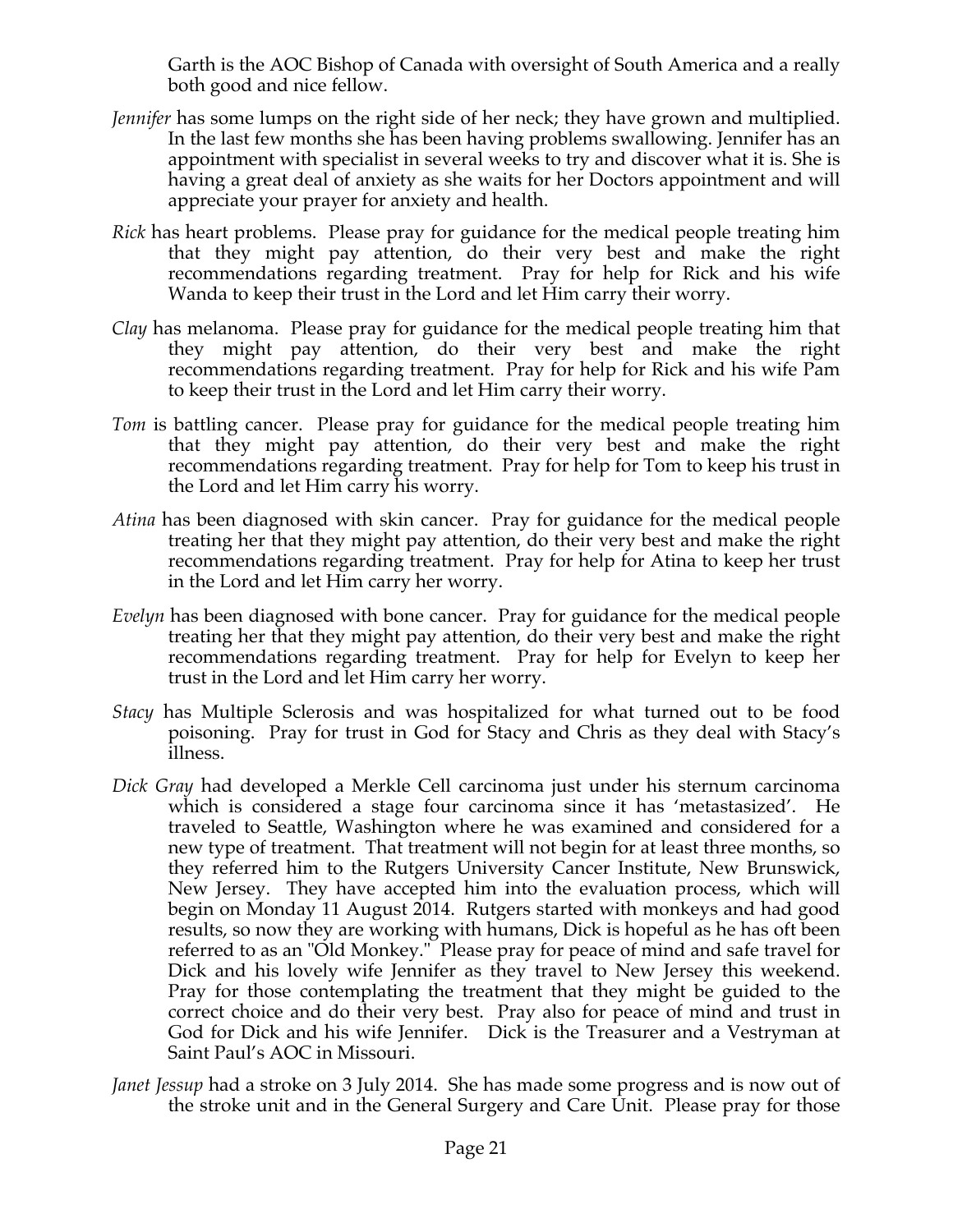treating her to find the appropriate treatment and for trust in God and peace of mind for Name and her family, in particular her husband of 43 years, Rev Roger Jessup, minister of Saint Joseph of Arimathea Anglican Orthodox Church.

- *Dennis* had a stroke on 30 May 2014. Pray for his wife and family during this time of recovery Pray for strength, courage and understanding for Dennis and his family, most particularly his wife; as well as for God's guidance for the neurologists and other medical people treating him they might find the best course of treatment and allow Dennis to heal completely.
- *Liz Strauch* had a pineal cyst, which in the end responded well to a surgical draining last year. Since November 2013, similar symptoms have returned. A CT Scan turned up what is thought to be either a new cyst or an enlarged pineal gland. More testing, including an EEG is in the works. She can no longer work. Pray for strength, courage and understanding for Liz and her family, in particular her husband Ken and sons Caleb and Nathan; as well as for God's guidance for the medical people treating her that they might find the best course of treatment and allow Liz to heal completely.
- *Steve* fell from a roof Saturday, 5 April 2014. His injuries were multiple, extensive, severe, and life threatening. He is slowly making improvements. He still has a long road to travel and is still in great need of prayers. Yours are very much appreciated. Pray for strength, courage and understanding for Steve and his family; as well as for God's guidance for the medical people treating him that they might find the best course of treatment and allow Steve to heal completely.
- *Faye* is in the hospital because she is weak has been receiving blood transfusions. Pray for strength, courage and understanding for Faye and her family; as well as for God's guidance for the medical people treating her that they might find the best course of treatment and allow Faye to heal completely.
- *Tom* has heart and kidney problems. Pray for strength, courage and understanding for Tom and his family; as well as for God's guidance for the medical people treating him that they might find the best course of treatment and allow Tom to heal completely.
- *Harold* has had a severe stroke. He is now home, but his family is looking for a rehabilitation facility to help him recuperate. Pray for strength, courage and understanding for Harold and his family; as well as for God's guidance for the medical people caring for him that they might find the best treatment facility to allow Harold to heal completely.
- *Joe* has had a preliminary ALS diagnosis. Pray the final diagnosis will something that will allow him to continue taking care of his devoted young family. Pray for strength, courage and understanding for Joe and his family; as well as for God's guidance for the medical people treating him that they might find the best course of treatment.
- *Mark* had swelling and fluid buildup in his lungs. It appears things may be getting under control. He needs to use a Bi-Pap mask to breathe until his lungs clear and he hates it. Pray that he will be able to adapt so his lungs can clear. Please pray for peace of mind and trust in the Lord for Mark, as well as for his family, and for God's guidance for the medical people treating him that they might find the best course of treatment.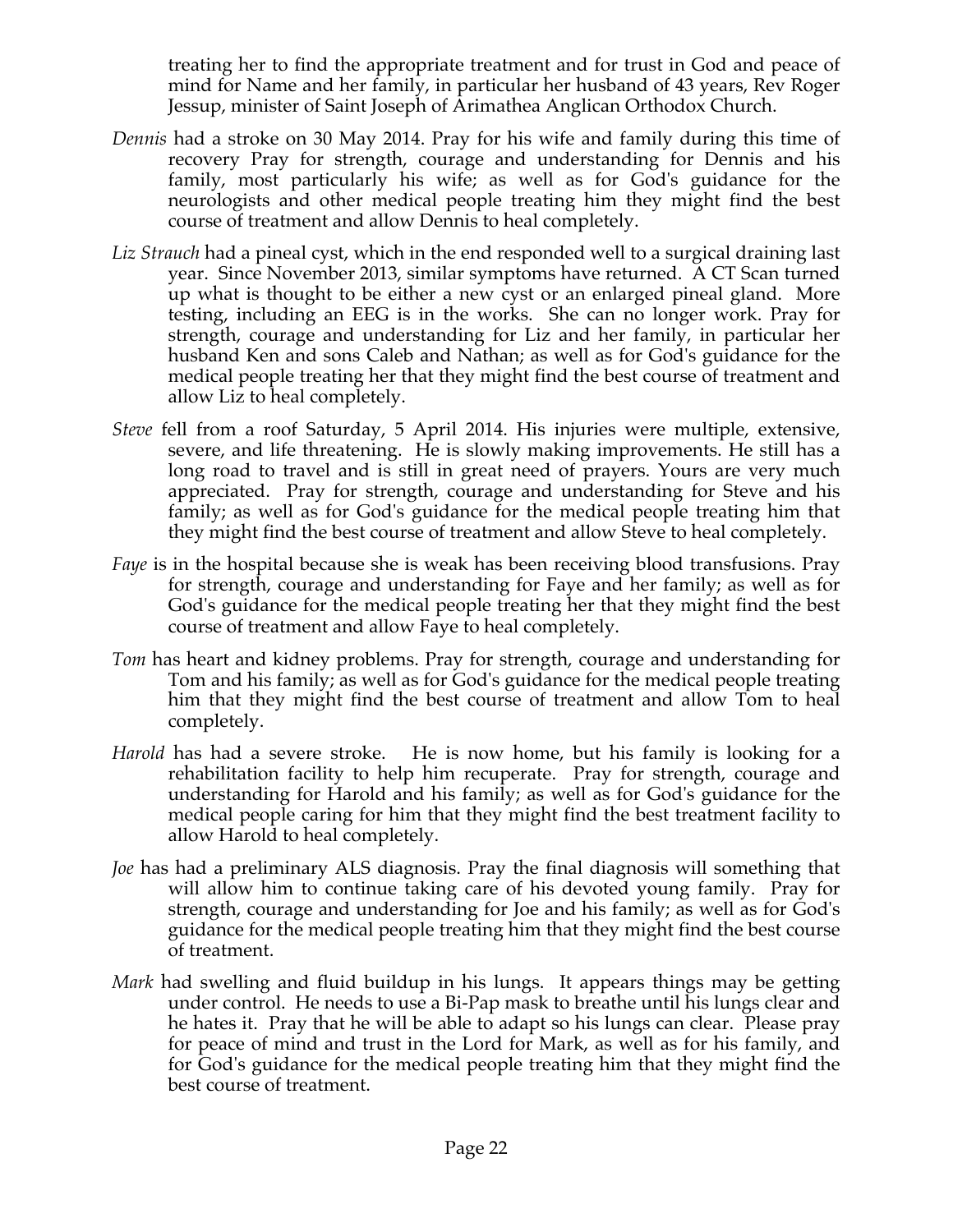- *Preston* is reacting poorly to recent neck surgery and now has problems with his liver count; Physicians feel that dialysis will help. There may be a blockage in the bowel and an operation might be necessary. Please pray for the medical team to pay attention and to their best to determine how to help Preston and for a good outcome. Pray also that Preston and family will be able to put their worry on God's shoulders while Preston does his best to facilitate a return to good health.
- *Marianne* is hospitalized with a perforated colon. Please pray for peace of mind and trust in the Lord for Marianne, as well as for her family, and for God's guidance for the medical people treating her that they might find the best course of treatment.
- *Erica* has a non-malignant Brain Tumor which cannot be surgically removed due to the size and location. They are going to attempt chemotherapy. Please pray for peace of mind and trust in the Lord for Erica, as well as for her family, and for God's guidance for the medical people treating her that they might find the best course of treatment.
- *Brenda* is in the hospital because of bleeding on her brain. Please pray for peace of mind and trust in the Lord for Brenda, as well as for her family, and for God's guidance for the medical people treating her that they might find the best course of treatment.
- *Mackenzie* is a young girl with leukemia. Please pray for peace of mind and trust in the Lord for Mackenzie, as well as for her family, and for God's guidance for the medical people treating her that they might find the best course of treatment.
- *Mack* has had diabetes most of his adult life. Circulation in his legs is very bad and doctors are considering amputation. Please pray his medication will help and he will not face amputation. Please pray for peace of mind and trust in the Lord for Mack and for God's guidance for the medical people treating him that they might find the best course of treatment.
- *Michael* has been diagnosed with lung cancer recently after making it through gastro intestinal cancer last year. Please pray for peace of mind and trust in the Lord for Michael and his wife Gayle; as well as for God's guidance for the medical people treating him that they might find the best course of treatment.
- *Ken Strauch* has been tired and is anemic, he had a colonoscopy which found a pair of polyps which were removed and are being tested. Just for good measure they found he has a hiatal hernia with ulcers, basically part of his stomach is pushed up into his esophagus and is bleeding from there. Sounds like there may be surgery involved. Please pray for peace of mind and trust in the Lord for Ken and for God's guidance for the medical people treating him that they might find the best course of treatment.
- *Adriano* is in the hospital due to high sugar and high blood pressure. He is very weak and will appreciate your prayers.
- *Heather* recently found out she has cancer. Please pray for peace of mind for her and for the medical team treating her will be guided to the right solution.
- *Jim* has had an aneurism and blood clots. Pray that healing will come.
- *Georgia* has liver and pancreatic cancer. The doctors are evaluating whether to do surgery and how to tackle the disease. Georgia is a faithful Christian and appreciates your prayers. Pray for God's guidance for the medical people treating her that they might find out the source of the problem and best course of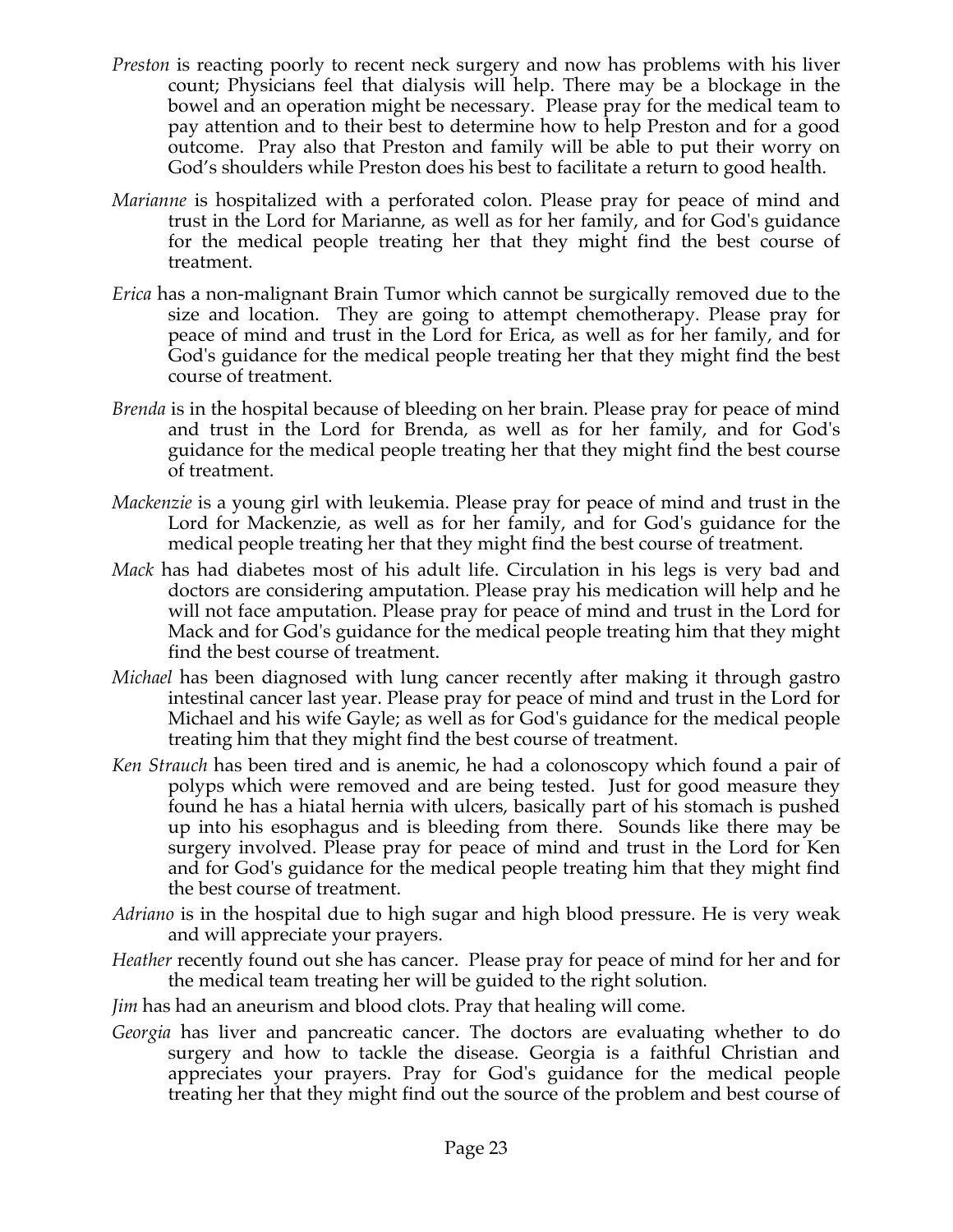treatment. Pray also for peace of mind and trust in God for Georgia and her family.

*Lana's* doctor found something on her lymph nodes and ovaries. Pray for God's guidance for the medical people treating her that they might find out the source of the problem and best course of treatment. Pray also for peace of mind and trust in God for Lana and her family.

#### *Healing*

- *Liz* had a massive stroke at age thirty-seven. The prognosis is good but she has a long road ahead. . Please pray for guidance for those treating her, for trust in our Lord for Liz and her family, for healing.
- *Ebick* is suffering from a severe ulcer but the Doctors cannot give her the proper dosage of the medicine due to her six month pregnancy. Please pray doctors will find an alternative avenue for treatment or that God will provide.
- *Stan* is going through chemotherapy and radiation treatments for cancer. He is elderly and the treatments are tiring him. Please pray for his wife *Marvelene* as they do this together.
- *Casey* has strep throat along with her mother Deanna and Grandmother Virginia. Please pray that the other members of the family may stay healthy while those with strep throat recover quickly and rapidly.
- *Meg* recently found out she had heart problems causing low blood oxygen levels, loss of focus resulting in an emergency room crisis. As a result of the symptoms she made errors on the job that caused her to lose her job. She is grateful for the excellent medical care she has received and optimistic, feeling with God's intervention in her life her health may be reversed and a new job will become available.
- *Donald* is in the hospital and had his leg amputated on 14 April 2014. Pray he will adjust and healing will begin.
- *Dallmus* has lost 40 to 50 percent of his sight. Pray he will learn to cope with the situation and that he will trust in God to heal as He will.
- *Lucius Dabney* (father of Rev Bryan Dabney) is now at home recovering from an infection. Please pray for a complete healing of the infection and return to health.
- *David* has many concussions and unable to go to school, read books, watch TV and has headaches and migraines. He has trouble sleeping and his family will appreciate your prayers for this 10 year old young man.
- *Barbara Apple* fell the week of 11 January 2014, in her home, breaking her right humerus (the large upper arm bone) in a spiral fracture, which cannot be set. Movement is very painful and due to a total lack of energy, she is more or less bedridden. Healing does not seem to be going well at this point. Pray for inspiration for those caring for her that they might find the appropriate treatment. Please pray for Barbara to put her trust in the Lord, look to Him for strength and for her to gain energy so she does not lose the mobility she has; pray for a full and rapid recovery. Please pray also for her husband Bob who is taking care of her that he might be comforted and strengthened in this time of stress.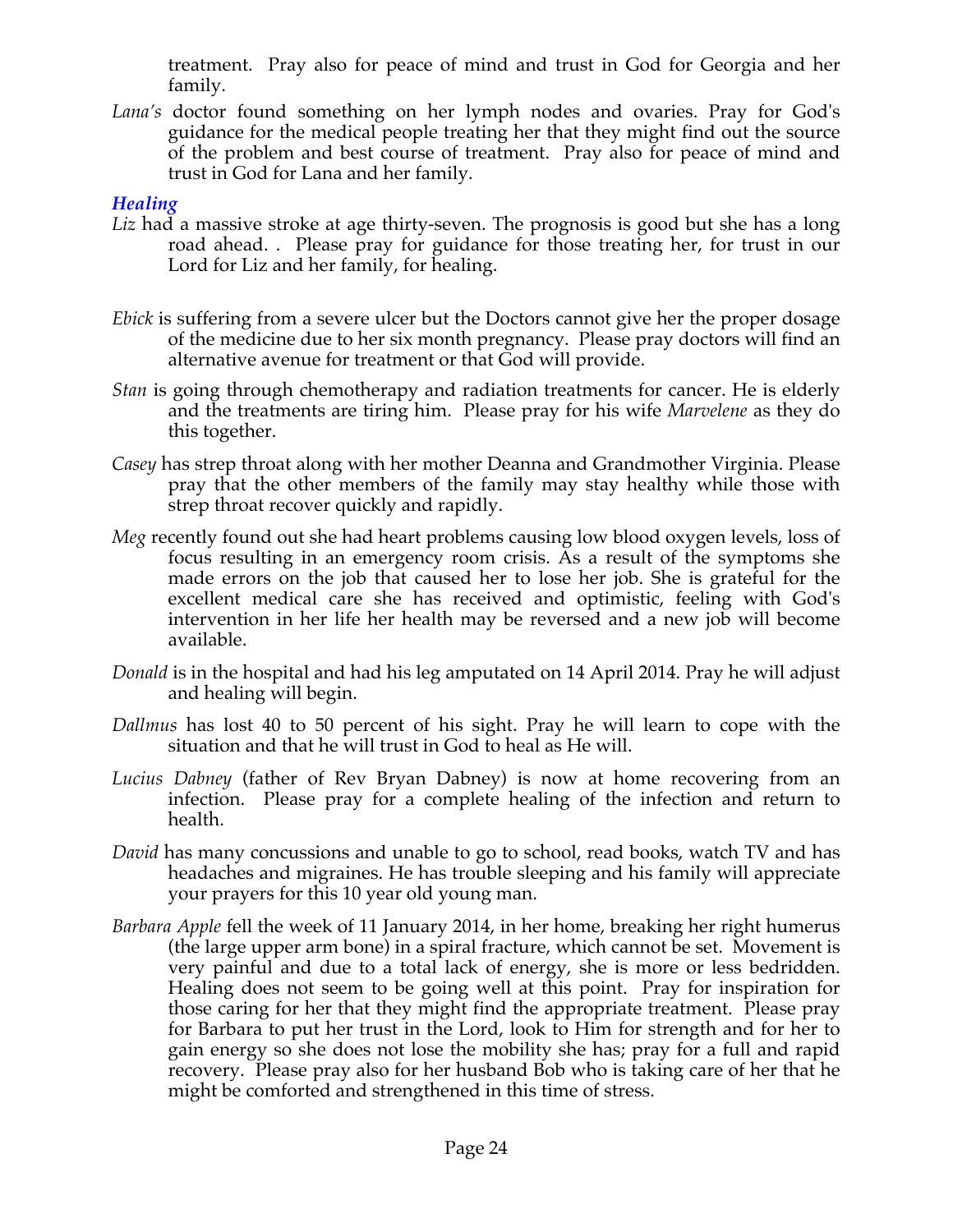- *Gladys* has breast cancer and has had a lumpectomy. She needs to take a year off of her work to have chemo treatments.
- *Alwin Jack* has had a stroke and recently has had a relapse. Please pray for those who treat Alwin that they might chose the best possible treatment and pray for peace of mind for Alwin during the recovery phase.
- *Carolyn* has Multiple Sclerosis with complications. Pray Carolyn and her children will be close to our Lord Jesus Christ as they and family members help to ease the problems.
- *Jeong* was in an auto accident and sustained a serious back injury. Please pray for a full and rapid recovery.
- *Dale* was hospitalized Sunday 25 August 2013, after a heart attack. Please pray for guidance for the medical team treating him and for peace of mind for Dale and his family.
- *Gil Garcia* developed a bed sore which precludes sitting and is now confined to his bed. Gil has very smooth and delicate skin, please pray for a rapid healing of the sore so he can get out of bed and move around in his chair. Gil spent almost a year in the hospital the last time this happened. His faith and his attitude are almost beyond belief, he is an example to us all. But, we pray this time he will heal quickly. Pray also for his lovely wife Mary who takes care of him. Pray for both of them also for strength to deal with the loss of their son Bernie.
- *Bill* had malignant growth removed from a lip last month and seems to be experiencing a re-growth of the cancer. He asks your prayer for the medical team treating him and for peace of mind for himself.
- *Hank* has osteoporosis, which has caused him a great deal of pain and inconvenience in the past few years. Pray for his healing and that his medical bills will be met.
- *Evelyn is* an elderly woman who has had problems with her eyes and is now blind. It appears some sight will return shortly, pray for that to happen!
- *Joanne* has begun kidney dialysis as a result of kidney failure due to extensive chemotherapy. Additionally she cares for an adopted drug addicted baby who is now nine years old. Please pray for her to keep her faith, to let the Lord carry her worry and concern and to give her strength. Pray also for those treating her that they might pay attention and do their best.
- *Mr. N. Anand* is in the hospital and is seriously ill. He is being encouraged to pray for repentance of his sins and to depend upon our dependable God for a cure and recovery of his health. Pray that he will be a strong witness for Christ.
- *Jacob* has been going through some dental procedures and has some pain and aggravation with the numbness. Please pray for comfort and strength for him, as well as for guidance for the medical team treating him that they might pay attention and do their best.
- *Jean* fell and broke her ankle in three places. She will be in the hospital for rehabilitation for the next 6 weeks. Please pray for comfort and strength for her, as well as for guidance for the medical team treating her that they might pay attention and do their best.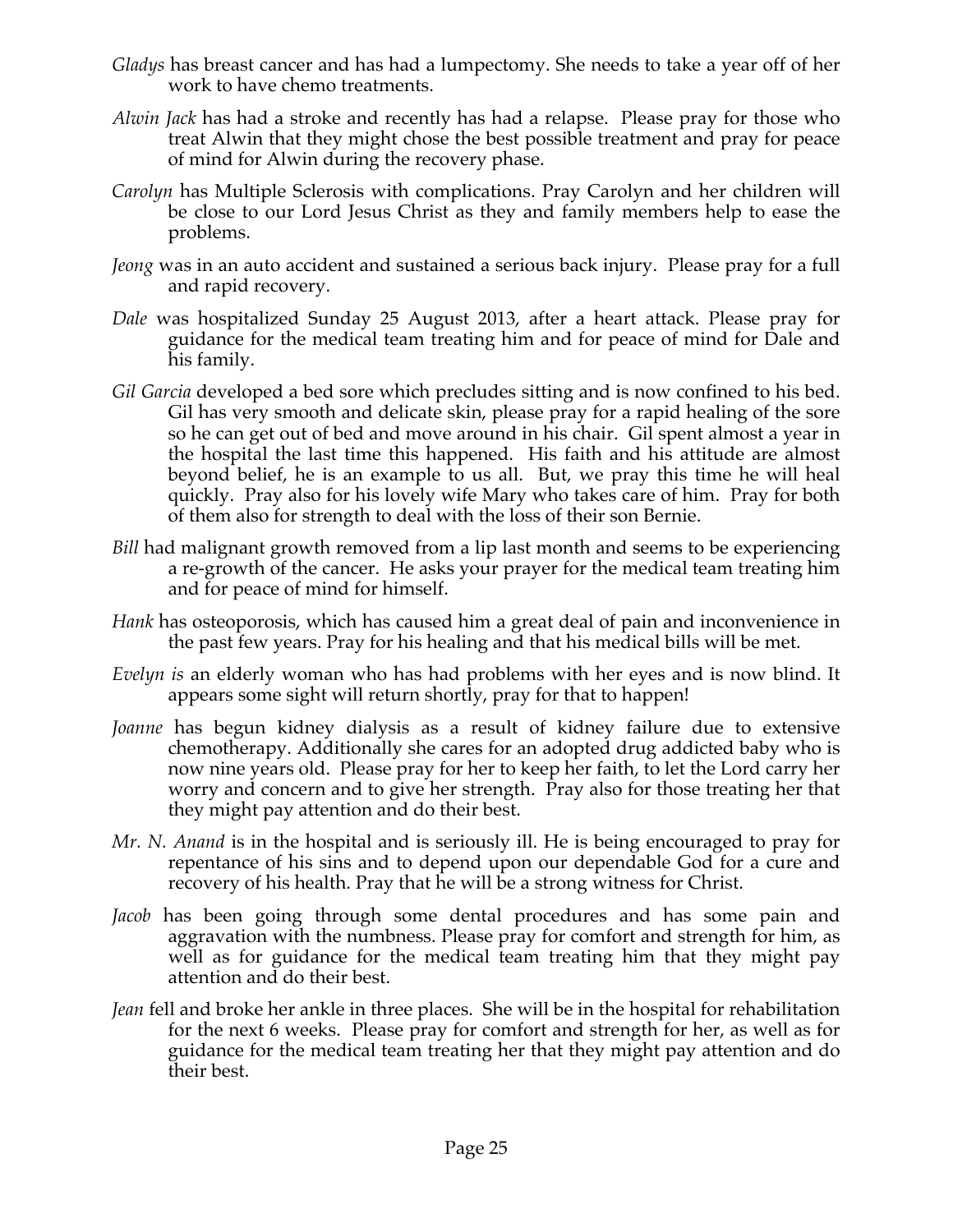- *Bud and his wife* for their continued welfare and enthusiasm. Bud has been advised of an aneurism in his heart of a size not mandating immediate surgery. This comes at a time when he has sole care of his wife who recently broke two vertebrae and thereafter sustained pneumonia.
- *Virginia* has Sinus and Allergy problems giving her severe problems. Pray that the Doctor will discover why it continues and find a cure.
- *Steve Thornell* had a brain aneurysm, which was found before it burst. He is home from the hospital and working hard on recovery. He lacks energy from seven days in the hospital. His doctor told him he has to make serious life changes. One of the two main arteries in the back of the head is now completely closed. He must take blood thinners, he has thick blood and recent chemotherapy made it worse. Steve has always operated at 110 percent, he needs help to slow down. Please pray for trust in the Lord and a full and rapid recovery. Pray for peace of mind for Steve and his family.
- *Arlen* is receiving treatment for lung cancer and recently experienced a ruptured colon during treatment. She is alone in Oregon but does have a friend who has traveled a great distance to be at her side. Please pray for guidance for the medical team treating her and for strength and trust for Arlen.
- *Oscar* discovered some time ago he had blood clots in his leg and lung. He has been treated for them and has not been cured. He now will be facing surgery. Please keep him in your prayers.
- *Angela* had an ischemic stroke (clot). Please pray for guidance for the medical team treating her and for strength and trust for Angela. Please pray also that she and her family might put their worries on our Lord's back so she can work hard towards recovery.
- *Nora* had a stroke mid February 2013. Please pray for guidance for the medical team treating her and for strength and trust for Nora. Please pray also that she and her family might put their worries on our Lord's back so she can work hard towards recovery.
- *Linda* has been hospitalized for several days with a gastrointestinal problem. Please pray for guidance for the medical team treating her and for strength and trust for Linda.
- *Dester* is suffering from unknown skin and diseases. Please guide the medical team treating him to find out what the problem is and cure it. Pray also for Dester to trust in the Lord.
- *Lee* has Arterial Fibrillation; the medical people are not sure how to help her. Please pray for guidance for the team treating her and for Lee and her family to make the right decisions regarding treatment..
- *Nell* recently adopted two children and has just been diagnosed with multiple myeloma.
- *Mary Lou* has been suffering with seizures. She was in the hospital with a 24 hour monitor and is being sent home from the hospital with two medications and orders to return in 2 months for another MRI to review whatever is going on in her brain. Please pray for guidance for the medical people treating her, as well as peace of mind and trust in God for her and her family.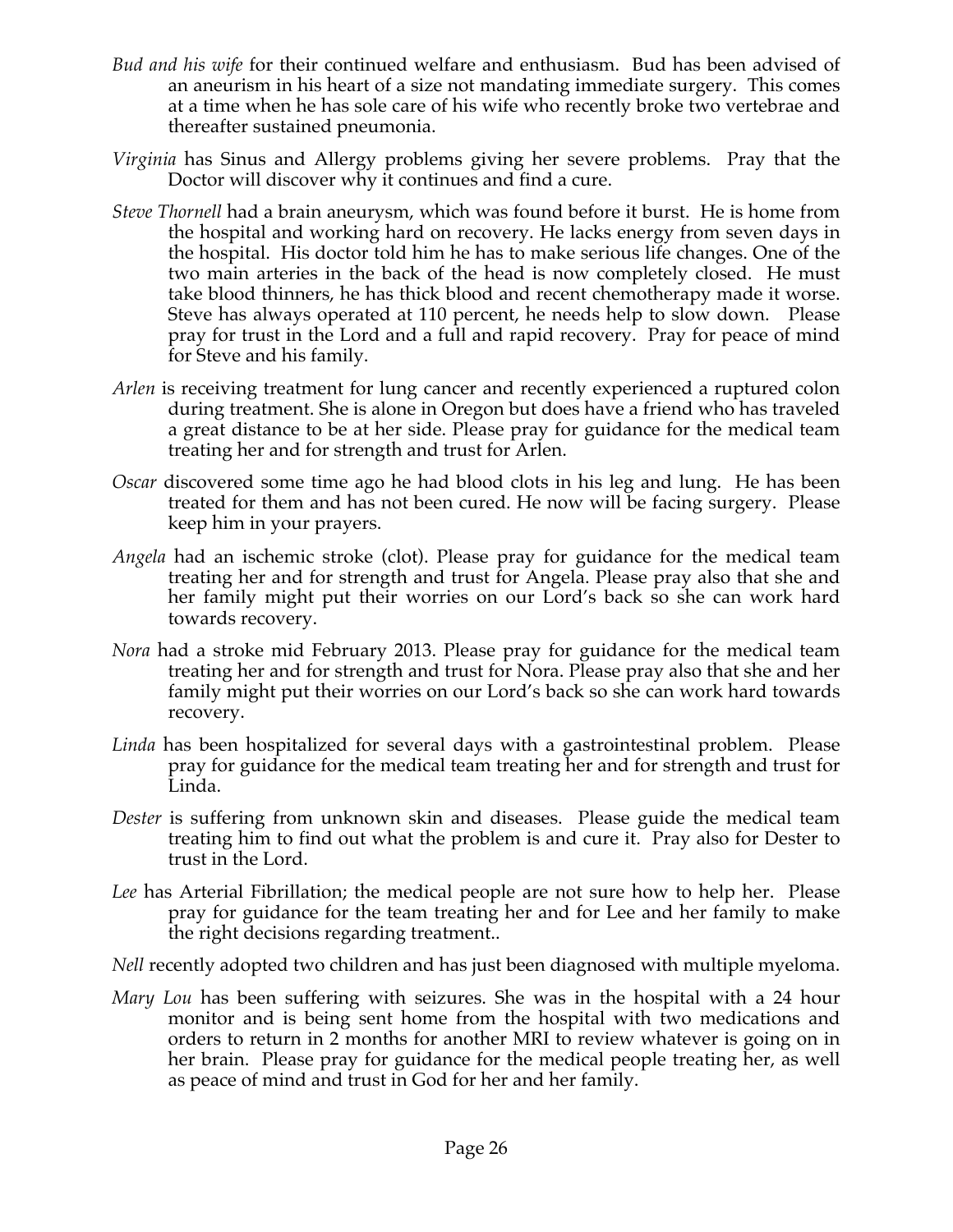- *Kathleen* has spent the last two weeks in the hospital. She has been diagnosed with colitis, shingles and possibly colon cancer. Pray she will be comfortable and begin to heal.
- *Rachel* has Mitochondrial Myopathy. This is a hereditary disease of the muscles and they do not have a cure for it. Part of her pain is her family does not believe she is indeed ill, as she appears to be just fine. Please pray her family will learn the truth and be supportive of her; pray also the medical people treating her will find the right measures to minimize the disease. Most particularly pray for Rachel's trust in God.
- *Nicolas* is in the hospital with serious symptoms of a heart disorder. Please pray for peace of mind for him and guidance for the medical team looking for the cause and cure.
- *Mrs. Baek* an elderly women fell and injured her spine. Doctors cannot repair the spinal injury due to her age. She fell again the morning of 12 December 2012, breaking her collar bone which is also untreatable. Mrs. Baek is in severe pain and will appreciate your prayers.
- *Juanita* is a young girl who was in a coma because of a blood disease. She has not come out and is gaining strength. They are awaiting results from blood samples. Her family thanks you for your prayers and asks that you continue.
- *Barbara* had an accident while cooking and the pressure cooker blew up in her face, causing second and third degree burns over her face and upper body. Because of this she has incurred kidney problems and may need a transplant.
- *George* had foot surgery. Please give thanks for the surgery and pray for a full and rapid recovery.
- *Nellie* is in the emergency room of a hospital in a great deal of pain. Please pray for peace of mind for her and guidance for the medical team looking for the cause and cure.
- *Lauralee Meade* underwent a lumpectomy on Friday after Thanksgiving. A further anomaly has been discovered and she had additional preventative radiation treatment. Please pray for a complete remission of the cancer. Pray also Lauralee will maintain her great attitude and trust in God.
- *Bill, Sara's husband,* had a third abdominal surgery on 22 November 2011, to remove a tumor. Bill is doing better keeping the doctor's instructions, for which we are all grateful, including taking chemotherapy once a day for one more year. He has decreased the consumption of alcohol and eating at least mostly properly. Please pray for help for him to continue do all this. Please pray also that Bill might turn his heart outward to help those around him, as well as live a long and healthy life to the honor and glory of God. Pray also for peace of mind for Bill and his wife Sara.
- *Kay Denton* (Mrs. Kay) has had a chest infection, perhaps viral, but seems to be getting better. Please pray for continued peace of mind for Mrs. Kay and her family. Give thanks for her trust in the Lord and her positive attitude.
- *Matt Alcantara*, age 16, came back with ZERO SCANS again in August 2014! Matt has Osteosarcoma (bone cancer), a very rare and often lethal form of cancer with limited treatment options. This is a disease that is about 90 percent fatal in a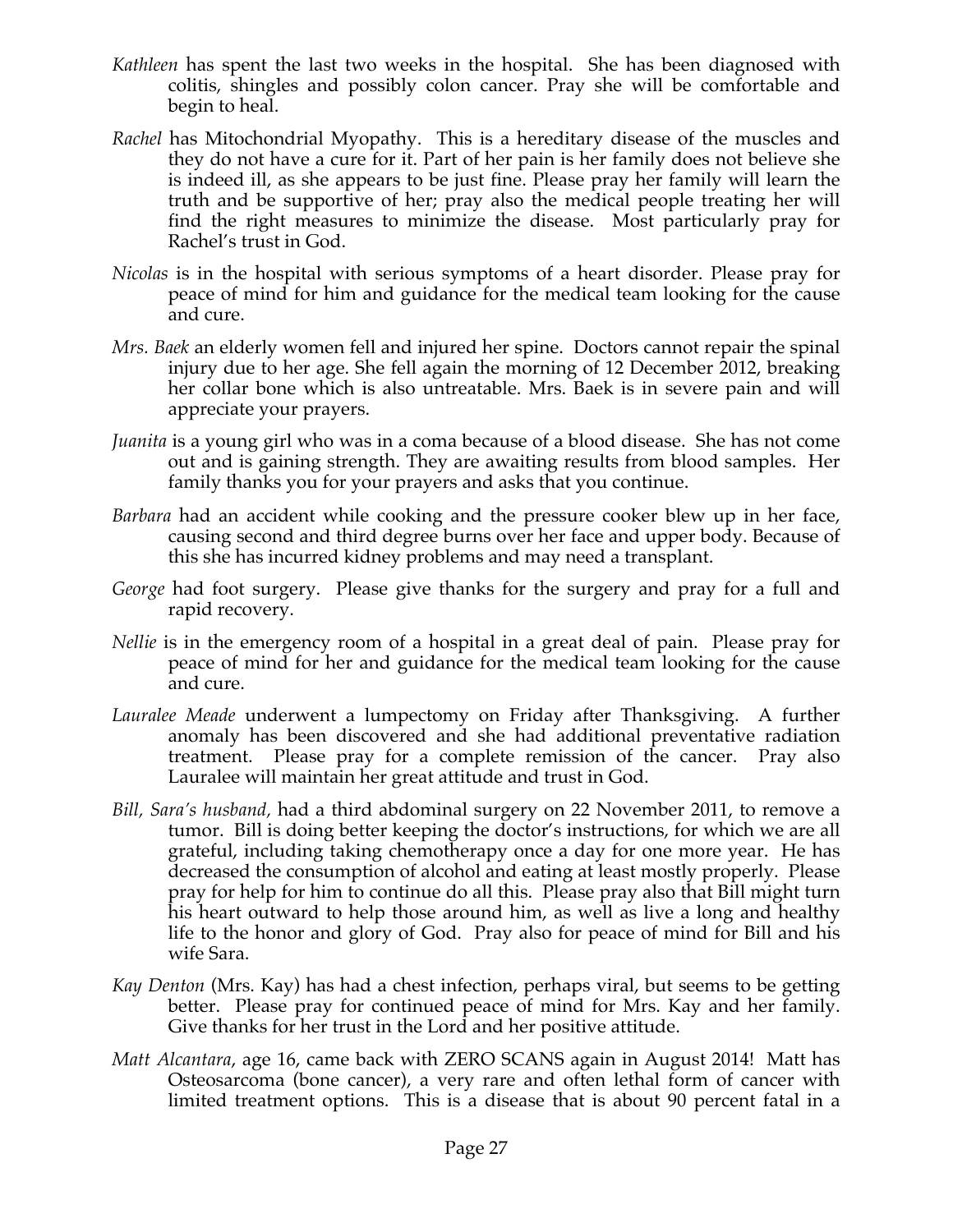couple of years. He has no hip joint on one side, but he walks and swims! Courage? Guts? You bet! Please also give thanks for the great faith of Matt and his entire family. Their faith and trust is a wonderful example for each and every one of us. But, now is not the time to stop praying. Actually, it never is the time to stop praying!

- *Judith Clingwall*, is afflicted with Multiple Sclerosis (MS). She is currently in Laurel Place, an extended care facility in Surrey, British Columbia. Judith's condition has worsened recently. Please pray for her to take an active part in her own life, for her strength, peace of mind, trust in God and remission of the disease so she might return home to her family. Pray also for strength for her husband Martin as he deals with all the problems and stress of Judith's situation.
- *Vince (age 15),* reoccurrence of Osteosarcoma, recent testing found a nickel sized tumor in his lungs. The doctors are consulting with a specialist in Houston. Please pray for guidance for the medical team and for peace of mind for Vince and his family.

#### *Thanksgiving and Continued Healing*

- *Alice* had a mastectomy on 17 September 2014, that apparently went very well with a good result. Please give thanks for the good outcome and pray for full healing and complete remission.
- *Mary* had successful hip replacement on 10 September 2014. Please give thanks for the successful surgery and ask for God's help in her recovery.
- *Kathy* had what seems to be very successful surgery on Wednesday, 3 September 2014, for cancer that returned somewhat unexpectedly. Please give thanks for the good results of the surgery and pray that the cancer will be held at bay by this action. Pray also for Kathy and her family to let God carry their worry, concern and terror so that Kathy can recover fully and quickly, so as to gain the best result. Help their entire family to keep their full trust in God.
- *Peggy* had very successful knee replacement surgery 26 August 2104. She is going home on 29 August 2014 with no pain! Please give thanks for a great result.
- *Nathan* had successful surgery on 4 August 2014, to remove a tumor near his heart; he is home from the hospital. They think they got it all but he will continue on chemotherapy for a little while. Nathan and his family thank you for your prayers.
- *John Evetts* had successful extensive heart surgery; he is still in the hospital and recovering. He is in good spirits. John and his family thank God for the answer to many prayers on his behalf. John is a minister in the Anglican Episcopal Church which as a relationship with the AOC. We look forward to his return to his ministerial duties at St. George's Anglican Church in Ventura in the near future.

John Evetts entered the ministry after a lifetime of work in industry and business as well as service in the Armed Forces in Vietnam. Like the Apostles, he came to the ministry from the secular world of work. Rev. Evetts is married and has two daughters and two grandchildren.

We thank the Rev. Evetts for his service to our country and his continuing service to God and His people.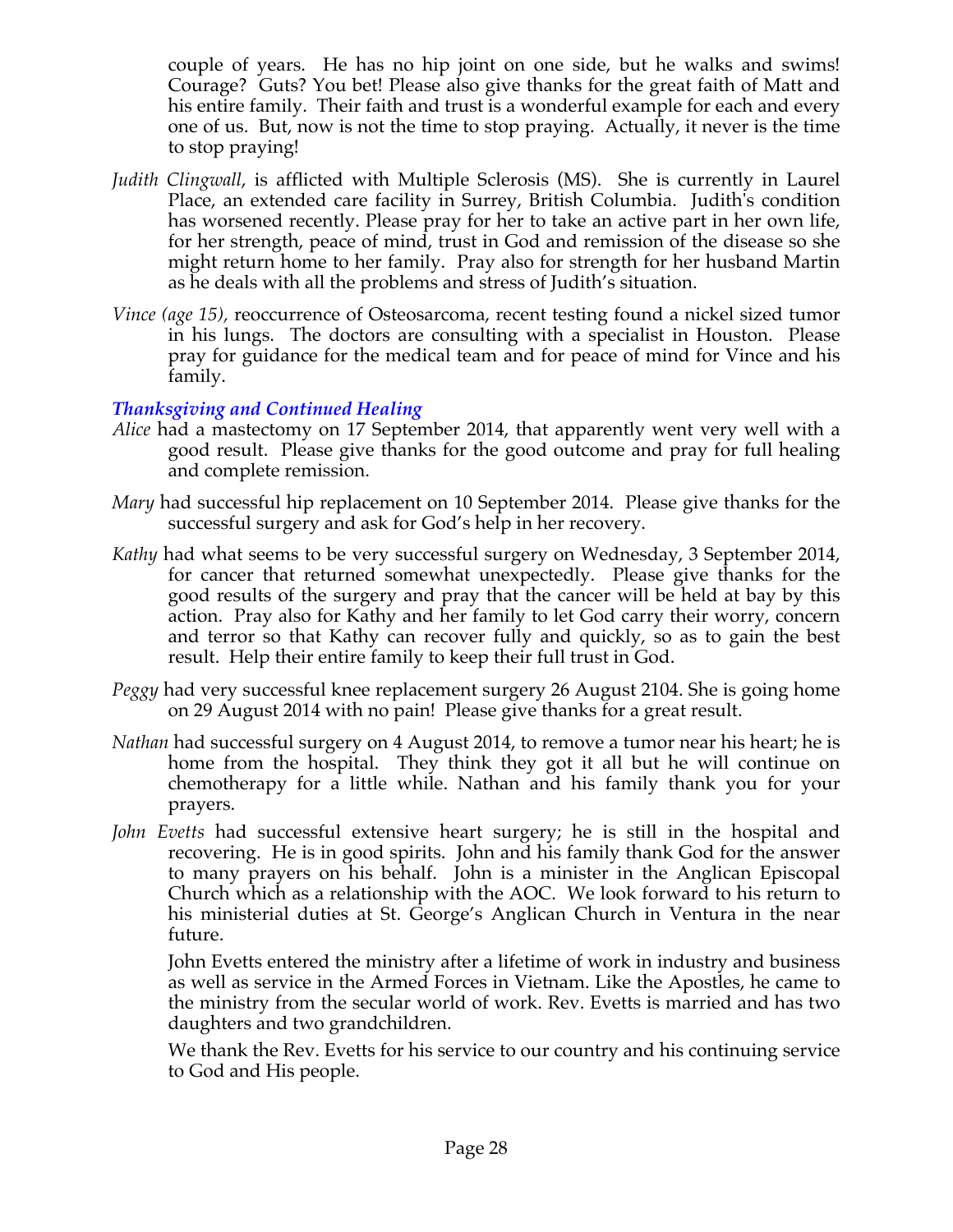- *Mary Thornell* had surgery on 30 October 2013, at the Riverside Community Hospital to remove a huge mass along with about  $\frac{1}{2}$  her colon and part of her lower bowel. Mary finished chemotherapy 17 June 2014. Tests the week of 2 June 2014 showed totally clear scans. For now, treatment is done after the last chemotherapy session. Please give thanks for the great result and also for the strength, guidance and peace of mind our Lord gave Mary and her husband Jim, as well as daughter Janice and son Jimmy, she underwent treatment. Please pray she will stay free of the cancer in the future.
- *Eli* a two month baby is back home after going to the ER the night of 28 May 2014, not able to breathe. Please give thanks for her recovery and pray for strength, courage and understanding for Eli's family; as well as for God's guidance for the neurologists and other medical people treating Eli they might find the best course of treatment and allow Eli to heal completely, as well as for strength and understanding for the parents.
- *Jim* has been hospitalized and had several operations for cancer the last few years. The physicians discovered a number of spots; but his exam was better than expectedprayer changes things and he thanks you for your prayers. Please continue him in prayer for he will have another scan in April.
- *Al* had an abscess found on his liver for which he was hospitalized, it turned out to be benign and will not require surgery, he has been released from the hospital. Please give thanks for this good result and pray for continued healing.
- *Elma* is suffering from cancer. She was taken home from the hospital on the advice of her Doctor. We were asked to pray that Elma's remaining time here on earth might be good and that Elma and family might put their trust in the Lord and let Him carry their worry. Since then, Elma's Bishop told us a great Miracle of the Lord is working over Elma. Doctors sent her home to die, but now she seems to be doing all right. On behalf of her, thank you for all of your prayers. Please continue praying for her complete healing.
- *Dennis* has heart problems; now the medical people treating him discovered a large mass on his liver which turned out to be a cyst! Please give thanks for this great development and pray for peace of mind and trust in the Lord for Dennis and for God's guidance for the medical people treating him that the contemplated surgery might go well.
- *Dwight* had major oral surgery, for which he gives thanks. He is recovering slowly and asks your prayers to speed the process.
- *Mike* is a veteran who has served his country when she called. Please pray he will open his heart to God so He can make Mike's crooked road straight and pull him towards the summit rather than to the pit.
- *Dick*'s left arm was amputated after treating for Merkel Cell carcinoma over a year ago. He is now believed to be cancer free and is waiting to be fitted with an artificial arm. Please join Dick and his family in giving thanks to Our Lord Jesus Christ for his recovery as well as for their trust in God.
- *Bob Smouse* had shoulder surgery on 28 November 2012. While the surgery went well, he is still in pain and would also appreciate prayers for continued healing and the pain to subside. He promises to work very hard on recovery therapy.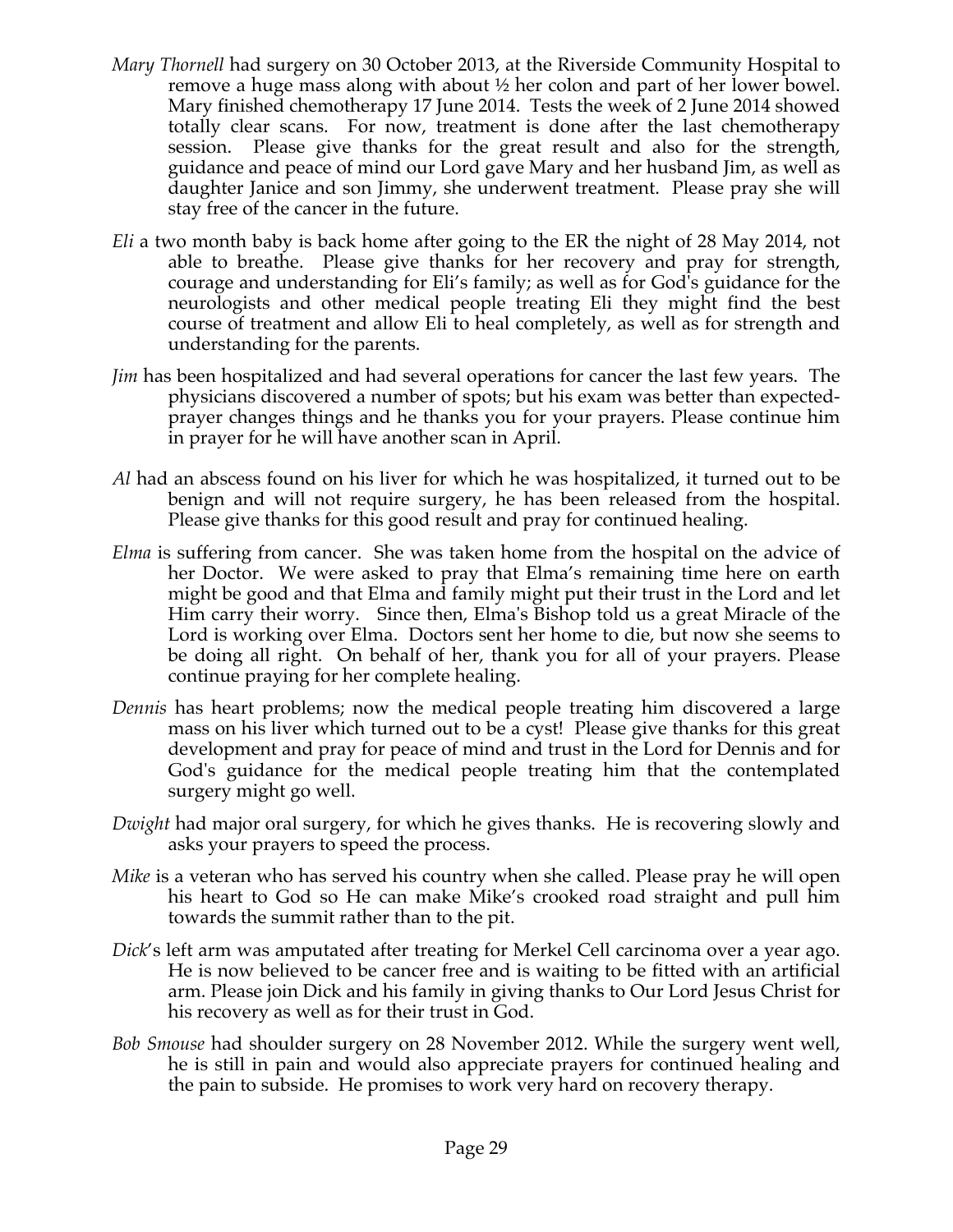*Carol Stone*, the sweet wife of Mike Stone, recovered far better than expected from a severe brain bleed, but fell recently and broke her hip. She still requires 24 hour care, which Mike provides with little help.

### *Business*

*Mark's* business is in difficulty. He works in a shrinking field, of which he is one of the country's true masters, but there is little work available. He asks that you pray that he can find a way to survive in his industry, which he loves and needs his talents. Pray he can find new sources of business and new ways of doing things, perhaps someone to partner with to better use his talents. Pray also for those who work for and with him that they might do their best to help.

# *Financial Guidance and Employment*

- *Charlie* is coming along in his need of both spiritual and financial. Please pray God will continue to fill his heart with the Holy Ghost for guidance. In addition, Charlie needs God's guidance as to how to handle his life from this point forward. After many years in the aerospace industry, he is looking for a place to employ his talents to the mutual benefit of a company. He asks that you pray for God to guide him.
- *Carmine* is looking for employment. Pray God will guide her and she will accept his guidance; something she has not always done, so your prayers will be especially appreciated.
- *Doug* recently became unemployed from his job of 18 years. He has been applying for jobs, but unable to get one at this time. His wife is working; this is not enough for the family. Please pray he will find employment with a firm that will be able to use his considerable skill and hard work to benefit both the firm and the family.
- *Catherine and Lewis* are at a low ebb due to a struggle for employment. Your fervent prayers will be appreciated.
- *Lori* is considering a potential change in her employment. Please pray for God's guidance in considering all aspect of her potential work.
- *Sarah* is concerned about the future with her company. She would appreciate prayers for her continued employment and that her firm might find more and better ways to use her considerable skills.

# *Financial Guidance and Healing*

- *Clark* is in need of salvation; for God's Will to be done in his life. Pray his family will be blessed with the financial miracles that come from doing His Will.
- *Timothy and Sharon* had their home foreclosed the morning of 15 April 2014. They are experiencing spiritual, emotional and financial crisis at the current time. Please pray for God's guidance as to how they might handle the financial difficulties in which they have found themselves and more importantly have them draw closer to God and each other.
- *Linda, Rick, Christian and Sawyer* are a family experiencing spiritual, emotional and financial crisis at the current time. Please pray for God's guidance as to how they might handle the financial difficulties in which they have found themselves and more importantly have them draw closer to God and each other.

*David and Lorna* are having financial problems. They are trying to find a smaller home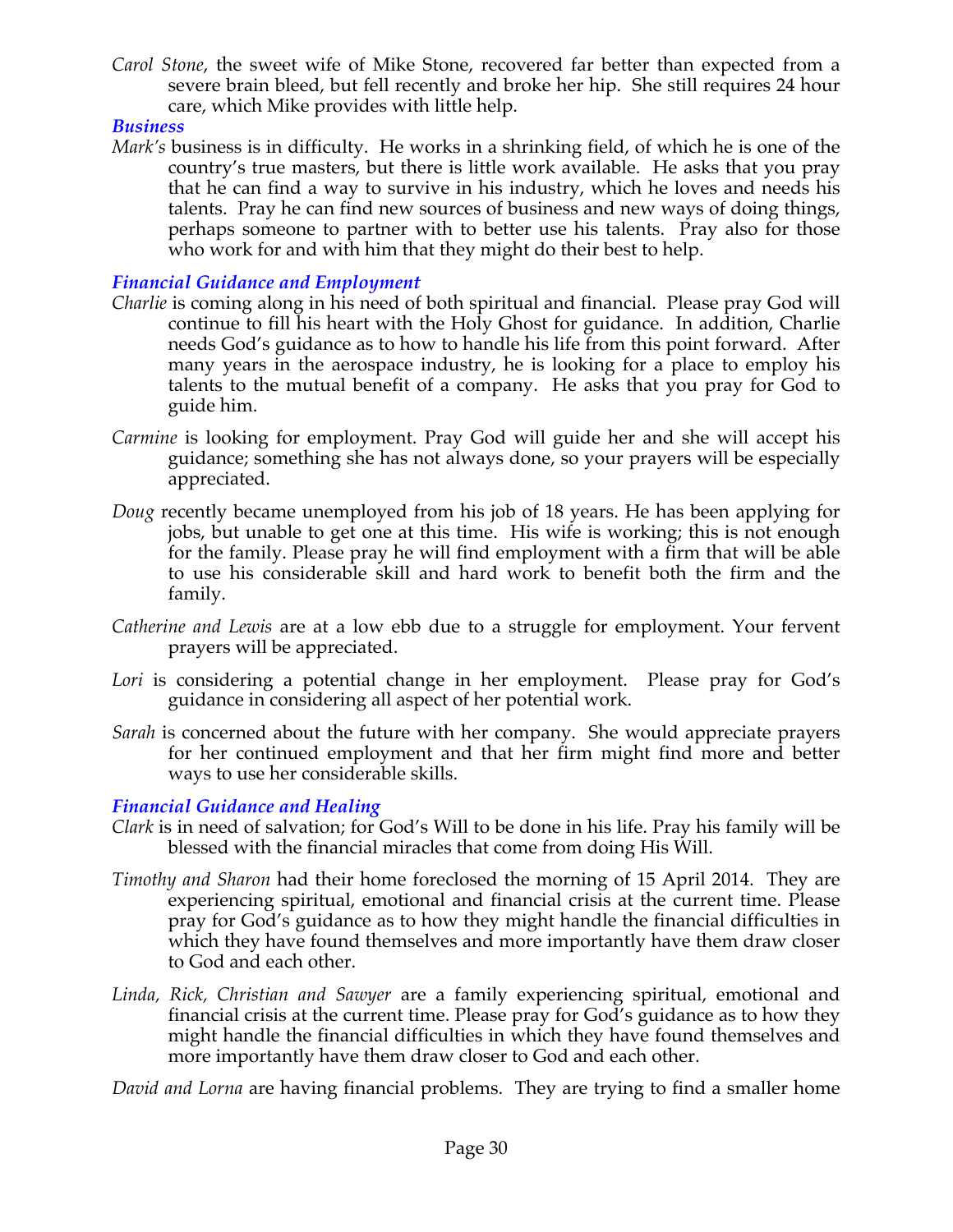which may be more affordable. *Lorna* has had an ongoing battle with brain cancer, her trips back and forth to the hospital have drained their finances to the point they sometimes struggle to have enough food in the house. Pleaser pray for Lorna's healing and guidance on how they might handle the financial difficulties in which they have found themselves.

### *Guidance*

- *Flora* is in remission with cancer, but has high blood pressure and fatigue. Flora's Mother recently died and this has caused added stress. Please pray that she will be able to let God carry her worry and sorrow so she can do the things she needs to do.
- *Elizabeth and Gunner* need your prayers for their general well being. Pray that they might see the Light of the Lord and let Him guide their lives. Pray they might open their hearts not only to the Lord, but to each other to become one in Him and happiness.
- *Eric and Betty* need your prayers for their general well being. Pray that they might see the Light of the Lord and let Him guide their lives. Pray they might open their hearts not only to the Lord, but to each other to become one in Him and happiness.
- *Eli* has lost his way both spiritually and mentally, please pray for him and his parents Ed and Barb, who are having great struggles seeing their son, go through these afflictions having brought up in a Christian home. Please pray his parents can find a way to help Eli.
- *Marie* has suffered the loss of her husband, her job and her pet all in a short period of time. Please pray for peace of mind for Marie, as well as for trust in the Lord for her and those around her that she might adjust to the changes in her life and move forward to the honor and glory of our Lord with His Help. (140607)
- *Mitten* has a Christian talking to him about Christ. Mitten does not believe and does not seem to care. Please pray Mitten will see the light.
- *Kristen, Rickey and their two children* ask you to pray for grace, wisdom and understanding as they attempt to cope with infidelity, separation and possibly divorce as a result of backsliding from the Lord into the World.
- *Aaron* has a problem seeing is where his life should be leading him. Please pray that he can listen to his father Paul and those around him who want him to work hard and obtain a real education now rather than just coast towards oblivion.
- *Danielle* has accepted Christ as her Saviour. Pray she will read the Bible and meditate on His Word so she can grow in him.
- *Helene and her family* ask your prayers for them as they deal with the loss of Alan, husband and father.
- *Stephanie* seems to be very deeply into post partum depression after her baby was born prematurely. Please pray for her Mother in Law who is going a great distance to help Stephanie and her new Grandson. Pray that Stephanie will be able to direct her attention outward, rather than inward.
- *William* is an elderly man living with his Son and Daughter in-law. William is causing trouble in the family because of his demanding ways and continually using bad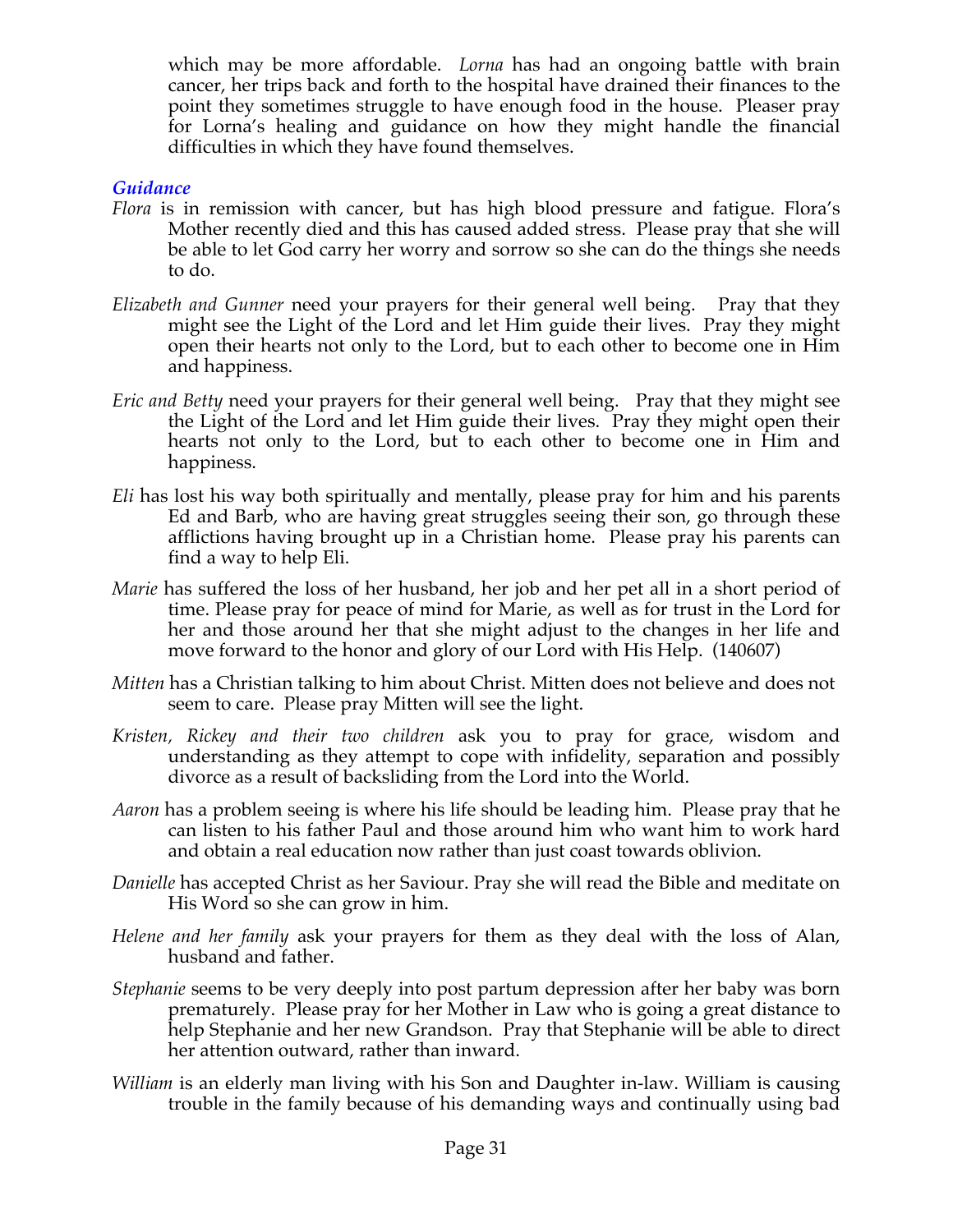language. The family is at wit's end to know how to handle him and will appreciate your guidance and prayers.

- *Caitlin* is in the grip of the Prince of Darkness; she thinks there is escape from reality in drugs. The saddest part is that reality is not as she sees it. Her family is despairing as they can do nothing to help her and ask that you pray for the Holy Ghost to enter into heart and show her the need for change before it is too late.
- *Nathaniel* is in spiritual turmoil. His family and friends will appreciate it if you will keep him in your prayers for him to find the root of his trouble and accept God's help to heal his heart.
- *Sam* and her *two children* that have been living in a shelter and are to lose their place there. Please pray a place will be found they can stay in and recover.
- Please pray *Darlene* will surrender her life to Christ.
- *Norrie* is facing daily exams in the weeks ahead. Pray for calmness and concentration and to do the best possible.
- *Jonathan* is addicted to drugs. He is now in jail awaiting trial. His parents and friends will appreciate it if you will keep him in your prayers for him to find the root of his trouble and accept God's help to heal addiction.
- *Beth* is suffering from ungodly treatment in her marriage. Please pray God will guide her in her behavior, actions and thoughts that she might be able to lead her husband to God so her marriage might prosper to the benefit of them.
- *Brandon* a young man from a Christian family who married a year ago and almost immediately became estranged from him family. As a result he has had a serious problem with keeping the civil law. Please pray for Brandon that he will return to the Lord and the many problems will be eventually settled. Pray the hurt he has caused so many will be helped with our Lord's care and love.

*Dennis* has some decisions to make and will appreciate our Lord's guidance.

- *Earl* to read and understand Scriptures he has been given.
- *Jeanette* has had many members of her family die from diabetes and several are near death now. Jeanette does not know the Lord and is despondent and perplexed about her family and herself. Please pray she can open her heart to allow the Holy Ghost in to bring her knowledge and understanding.
- *Dr. Elizabeth Raj* is teaching a biblical approach to the psychological problems facing many in our society today. She is battling against the growing influence of worldly psychology adopted by the churches themselves. Elizabeth constantly stresses answers are found between the covers of that precious Book, the Holy Bible. Please pray for encouragement, strength, fortitude and courage for her.
- *Abigail* is a teenager who has behavior problems. She feels she is in an area of mental darkness. Please pray that she might look to God for help and not within herself.
- *Sara* asks that you pray for guidance for her as she deals with the stresses of her family and life. Pray that she can separate those things which she can affect from those things which she cannot and give her grace to accept that she cannot do everything and can only change those things within her control. She asks for God's help for her business so that she might remain gainfully employed while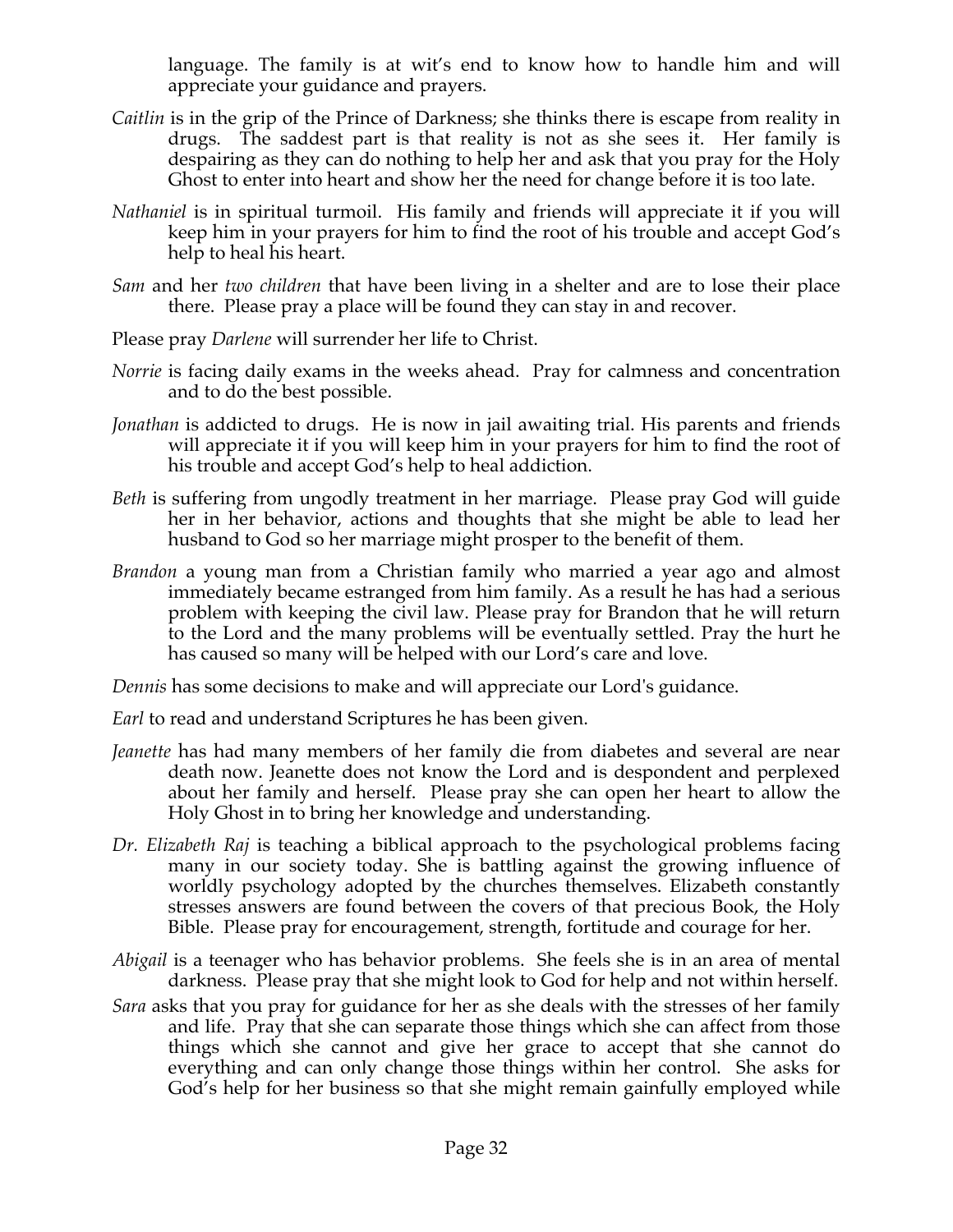keeping up with the needs of her mother and husband and healing her own problems.

*Jacquie* to open her heart to God and accept His Love and Grace.

*Hap* asks you to pray he might be able to trust God will help him make the right decisions at the right time and not to worry uselessly, to change those things he can change, accept those things he cannot change, sleep well to be able to do the correct things with a clear head and that he will open his heart to the Holy Ghost.

# *School Challenges*

Destiny, Blake and Janet

# *Anglican Orthodox Church*

*Kenneth Gill* of Lahore, Pakistan, who is filling the large shoes of his father, the Rev. Younis Gill, who ministered to the church in Lahore. Kenneth is serving the members of Lahore and is taking theological courses from our seminary in Pakistan. Rev Younis Gill went to sleep in God on 4 December of 2013*.* This is a huge undertaking and only with God is it possible, even then it is hard! Give Kenneth the perseverance required.

*From Bishop John Nakka of our Church Family in South India. We must know, but by the grace of God, we could, and may, experience the same in our own land:*

Dear ALL,

I am so painfully writing this mail as we are very very suffering a lot politically and also due to separation of our State. No power for around 10 to 12 hours in the cities and more than 12 hours in the villages. No enough drinking water, very hot summer.... Politically we are now really afraid as the sectarian hindu religious background parties took over the Union and State Governments. We are a religious minority in India and now our hearts started beating fast and do not know what happened for us in the near future. WE ARE REALLY UNFORTUNATE. We may live like a second grade citizens and we need to face a very hard persecution as was the Hebrews in Egypt. The persecution was already started and around 05 issues were reported for abuse, warnings and stopping the conventions etc., during this week alone i.e., just within a week after Mr.Modi took over the charge.

PLEASE PRAY FOR CHRISTIANS IN INDIA.

yours fraternally in Christ,

+John.

- The *Anglican Orthodox Church in Narowal, Pakistan* had its wall boundary collapse due to heavy rain on 5 July 2014. Water from the street is entering into the church compound which may damage the church building. Please pray for our priest and his wife as they try to reconstruct the wall boundary as soon as possible in order to prevent further damage.
- *Christians in the Central African Republic* are experiencing the ravages of a war between the Muslim and Christians. We have both ministers and members of the Anglican Orthodox Church in Central African Republic. Please pray for God's guidance and protection for all persecuted Christians and those around them.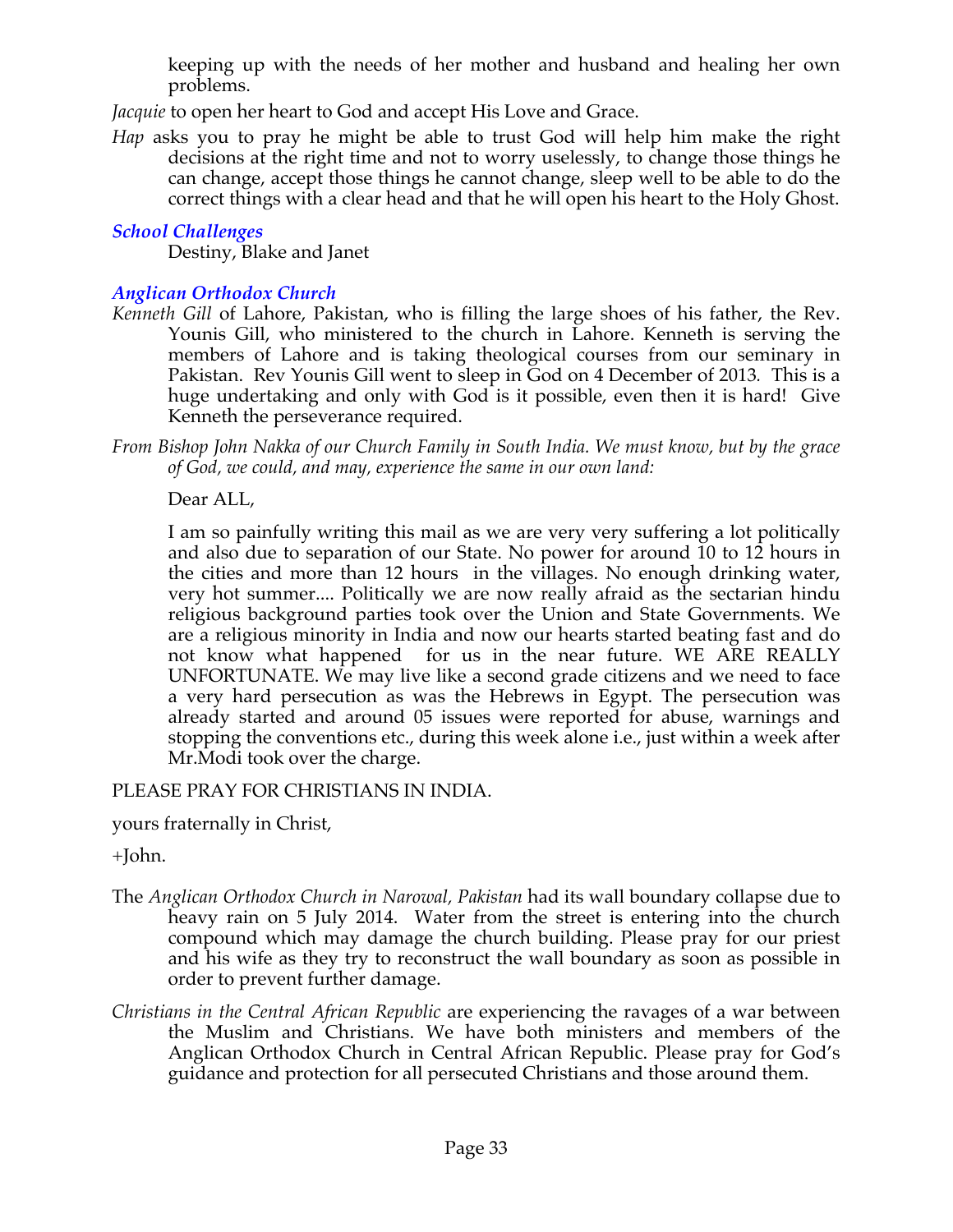- *Saint Paul's, Moberly, Missouri* would like your prayers that the Holy Ghost might enter more fully into their hearts so that they might be more effective in spreading the Word of God.
- *Saint Joseph of Arimathea Anglican Orthodox Church* is under a lot of stress. We all are, but they need even more prayer. Rev Roger Jessup, their wonderful minister, is pressed by the duties of a primary care giver, in addition to all the worries of this world. They have one of their family's primary breadwinners who will be soon unemployed, absent His intervention. As Rev Roger said so eloquently, "We must pray for those who mean us harm and deprive us of our property are our enemies: Our LORD has so commanded us." We must pray they will see light and cleave to it while turning their backs on the Prince of this World. Equally important, we must pray that the Lord will raise up a political leader from among us as He has done in the past. Pray also for trust in God for each member of the parish and for them to find economic relief.

### *Armed Forces & Contractors*

Airman Donny Patton (Hulbert Field, Florida), Jordan (USMC – Fleet Marine Force - Pacific), Trevor (USAF - KC-10 Boom Operator – New Jersey), Trevor (USN – Whidbey Island, EF-18 Pilot), Kurt Thomas (USN – Camp Foster, Okinawa)

#### *For Our Country*

Our country has lost its way. Over half the people that vote, voted for a government that promises them things it cannot deliver in return for their souls which it can, will and does take. Our foreign policy backs the rise of Islam, we turn our backs on those who would follow God and arm those who murder them. Pray that God will raise up a leader from among the people who can turn the country's course 180° and attempt to come back to God. Pray the people will recognize that they are headed down a smooth wide road into the pit, a road that will get smoother and smoother, steeper and steeper until the only possible way is down. Down, into the depths of the pit. Pray people will recognize there is:

- One True and Triune God who is goodness in and of Himself
- All religions are not equal
- All ways of life are not equal;
- The Bible holds the Key to Life;
- All rights come from God, not the State;
- Good;
- Bad;
- Evil;
- Right;
- Wrong;
- Allah is the Devil;
- Abortion is no more than sacrifice of children to Baal.

Pray this recognition will not come too late. Pray we will, each of us, do our duty to God, Country and Family, putting His Honor above all.

#### *Persecuted*

Around the world, Christians are under attack, not only in the Muslim world, but from Hindus and others in India. Also, they are under continual attack in the name of "Separation of Church and State" in the western world, as it becomes actively atheist or pro-devil buddy. Please pray for God's guidance and protection for all persecuted Christians and those around them.